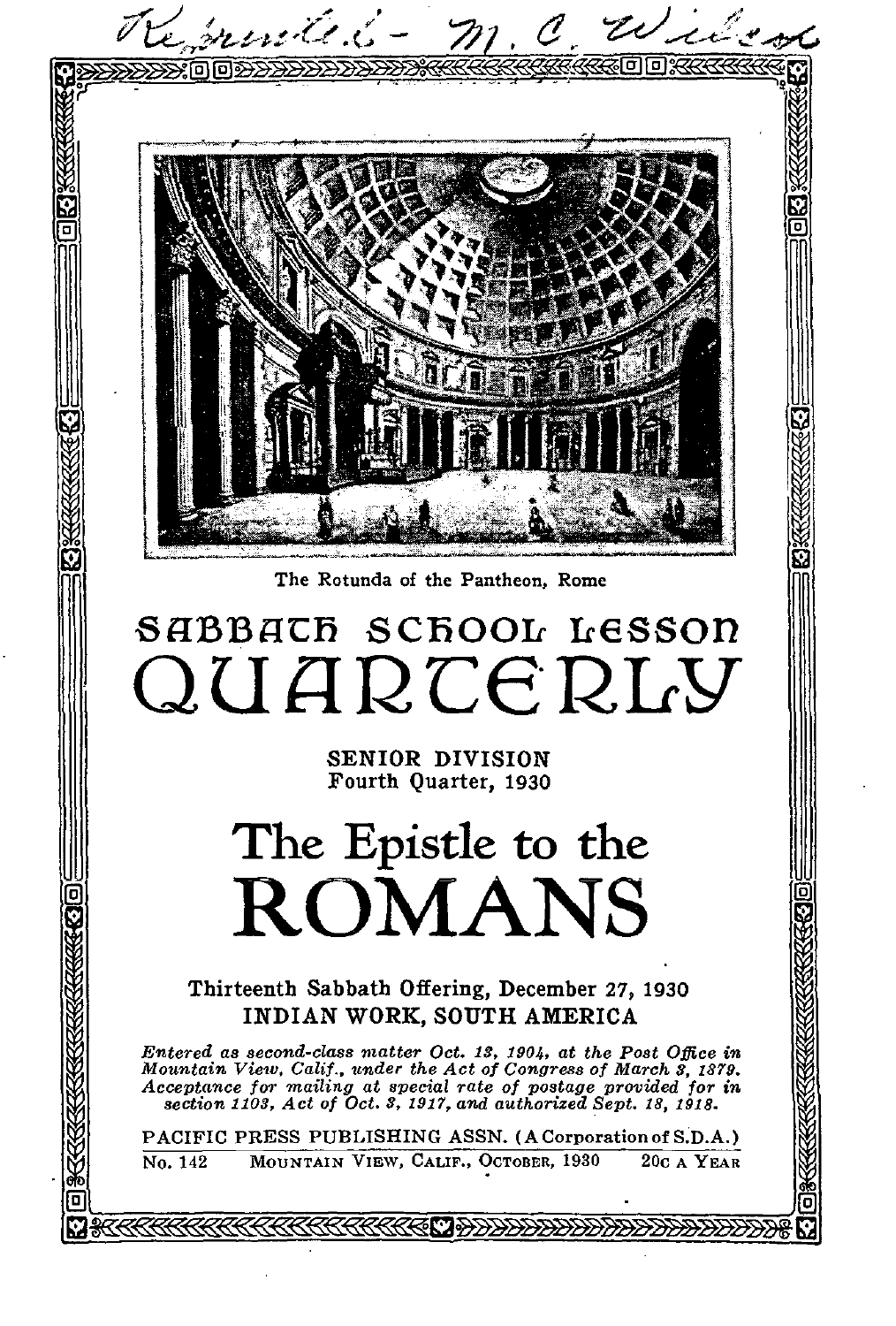# **To Help YOU**

The publishers have provided a Lesson Study Help for the three quarters beginning September 1, during which you will be studying the book of Romans.

## STUDIES **IN** ROMANS

by•ELDER M. C. WILCOX Book editor for the Pacific Press Pub. Assn.

You will not be required to buy a lesson help each quarter, for this 120-page book covers the entire series of lessons running through three quarters.

"In the study of Romans one feels that Paul is writing of the things of his own *experience."—"Studies in Romans."* 

Let Elder Wilcox help you to get the most possible from your study of Romans. Order from your Book and Bible House.

At the time of printing this Quarterly the book had not been finished, hence we are unable to announce the price. Watch for announcement of price in union papers, or ask your Book and Bible House Secretary.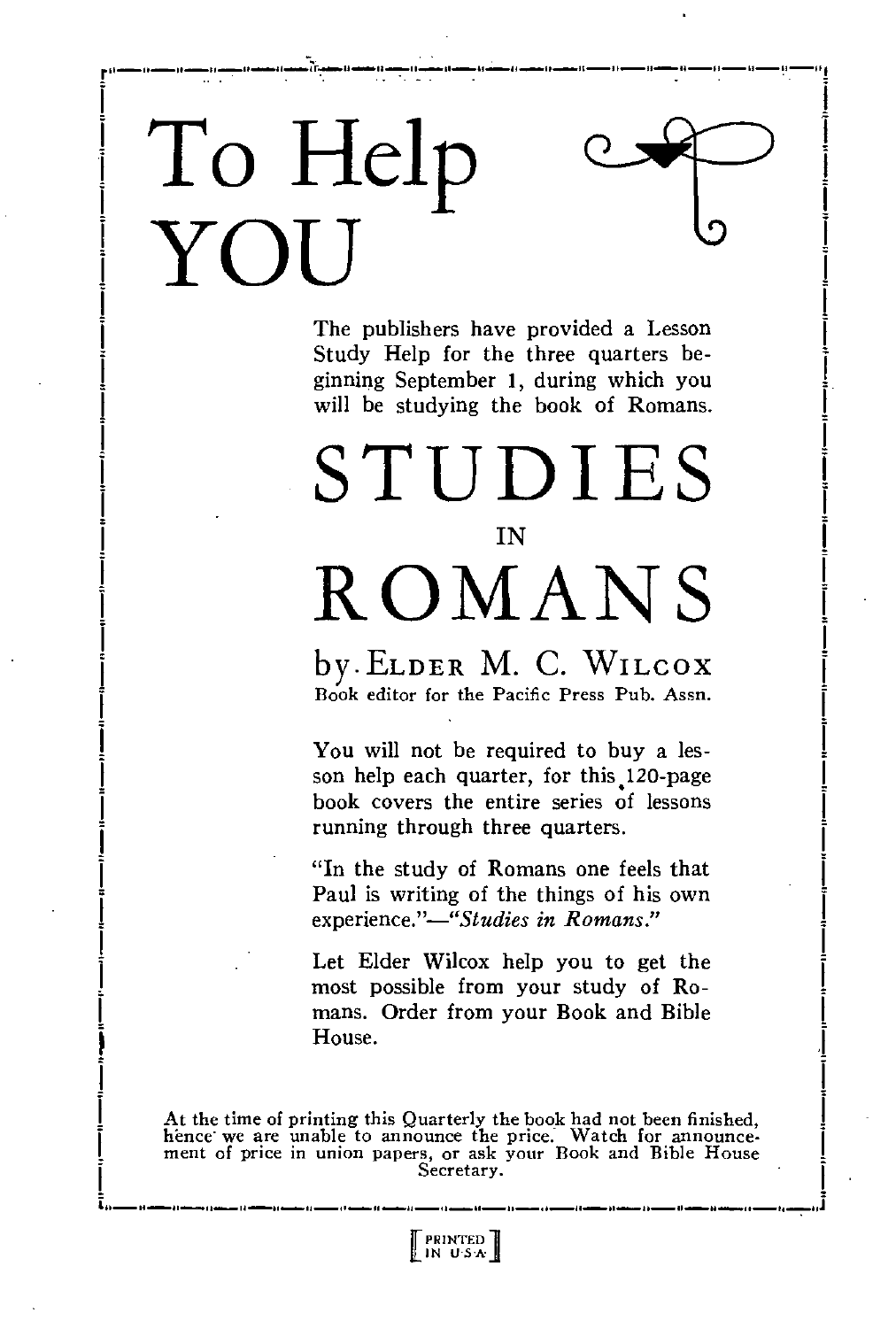## **The Epistle to the Romans**

## **Introductory Note**

The epistle of Paul to the Romans is placed first among his writings, perhaps because of its great doctrinal importance. It probably was written in Corinth in the spring of A. D. 57 or 58. It is one of the most systematic and comprehensive of religious treatises, and withal a mighty appeal. It sets forth man's sinful and lost condition, whatever his race or pretension, his hopelessness without God, and God's mercy in justification through Christ Jesus. It shows how God can be just, and yet justify the believing sinner, not that he may continue in sin, but that he may develop a sinless, Christian character. While a profound book, it is not difficult for the heart of faith to apprehend.

Study the book, its chapters, its sections, its verses, its clauses, its phrases, its words. Do not hurry. Do not seek to give a whole verse for an answer to a question when a word will suffice. Use only that part of the scripture necessary to answer the question. Get all you can out of the words of life. Review often. Remember the "therefores" and "wherefores;" and find the reasons for their use. May the study of this wonderful epistle bring the multiplied blessings of faith to all.

#### **Lesson 1—October 4, 1930**

## SERVANTS OF THE SON

#### LESSON SCRIPTURE: Romans 1:1-7.

#### **The Lesson**

i. What epistle is the basis of our study? By whom was it written? Where and when was it written? To whom is it addressed? For what purpose was it written? Rom. 1:1, 7.

NOTE.—Paul, the former Saul of Tarsus, is the author of the epistle to the Romans. It is quite generally agreed that it was written from Corinth, in A. D. 57 or 58, when the apostle was about to go up to Jerusalem to minister to the saints. "In a room in the house of Gaius, a wealthy Corinthian Christian, Paul the apostle, having at his side his amanuensis Tertius, addresses himself to write to the converts of the mission at Rome."—"The Expositor's Bible," p. 1.

Conybeare and Howson say: "The date of this epistle is very properly fixed by the following statements contained in it:

"(1) St. Paul ling never yet been to Rome (chap.  $1:11, 13, 15$ ).

"(2) He was intending to go to Rome, after first visiting Jerusalem (chap. 15:23-28). This was exactly his purpose during his three months' residence at Corinth. (See Acts 19:21.)

"(3) He was going to bear a collection of alms from Macedonia and Achaia to Jerusalem (chap. 15:26, 31). This he did carry from Corinth to Jerusalem at the close of his three months' visit. (See Acts 24:17.)

[ 3 ]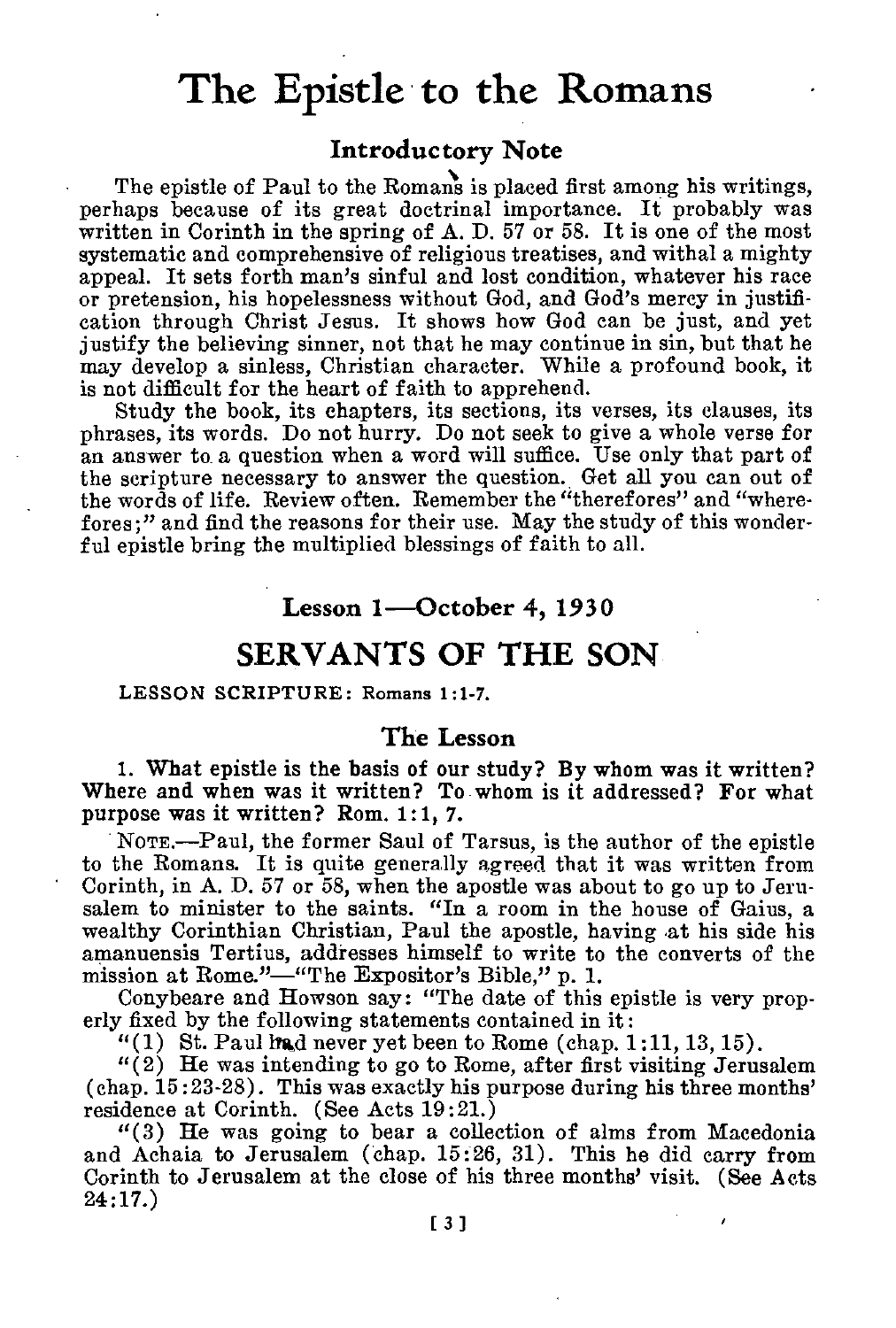$((4)$  When he wrote the epistle, Timotheus, Sosipater, Gaius, and Erastus were with him (chap.  $16:21$ ,  $23$ ); of these, the first three are expressly mentioned in the Acts as having been with him at Corinth during the three months' visit (see Acts  $20:4$ ); and the last, Erastus, was himself a Corinthian, and had been sent shortly before from Ephesus (Acts 19:22) with Timotheus on the way to Corinth. (Compare 1 Cor. 16:10, 11.)"—"Life and Epistles of St. Paul," People's Edition, pp. 544, 545.

The object of the epistle is to teach the meaning of salvation through the gospel of Jesus Christ in all its fullness.

#### 2. What does Paul declare himself to be? Verse 1, first phrase.

NoTE.—Read the special call given to the apostle by the Lord in person. Acts 9:1-20; 26:12-19.

"A servant." God calls His children sons, daughters, saints, friends; but the devoted saint of God finds joy in calling himself "a servant," literally, a bond servant, a bought slave, purchased by the blood of Christ, and bound to Him by Spirit-born love.

#### 3. What was he called to be? Verse 1, second phrase.

NOTE.—"Called to be an apostle." The word "apostle" means one who is sent. It is a title that our Lord gave to each of the twelve, and on the failure of Judas Iscariot, to Matthias, who was chosen and numbered with the eleven. But it is a mistake to suppose that apostleship was confined to the twelve, or that Paul was one of the twelve. The twelve were sent to Israel. Paul was an apostle—one authoritatively sent, a messenger—to the Gentiles. Barnabas, Epaphroditus, Timothy, and Silvanus are called apostles also. The first twelve apostles, bearing witness that Jesus was the living Christ, must, as a necessary qualification, have seen the Lord, and Paul refers to his experience to show that he was not behind the other apostles in this respect. (1 Cor. 9:1; 15:8.) But that this is not necessary to apostleship is shown (1) in the calling of Barnabas and others, and (2) in the fact that the gift of apostleship is to be in the church to the end. "The Greek," says  $\tilde{V}$ incent, "indicates that the writer was actually in the apostolate—a called apostle."

#### 4. Unto what was he separated? Verse 1.

NOTE.--"Separated unto." "Separated unto" also implies separated from, a distinct marking off, a cleavage from the mass. So Paul and Barnabas were separated unto God's work (Acts 13 :2), and Paul was set apart for his work from his birth (Gal. 1:15, 16). So God calls every one to some work, and separates him to that in His own good time if he is but submitted to His will.

#### 5. How and when had the gospel been promised? Verse 2.

6. Concerning whom is the gospel? Verse 3, first part.

#### 7. Of what seed was Christ born? Verse 3, last part.

NOTE.—"Of the seed of David." Christ was, therefore, of the royal line through His mother. But He was more than this; He was the same flesh as the seed of David, in and through which for generations had flowed the blood of sinful humanity—Solomon, and Rehoboam, and Ahaz,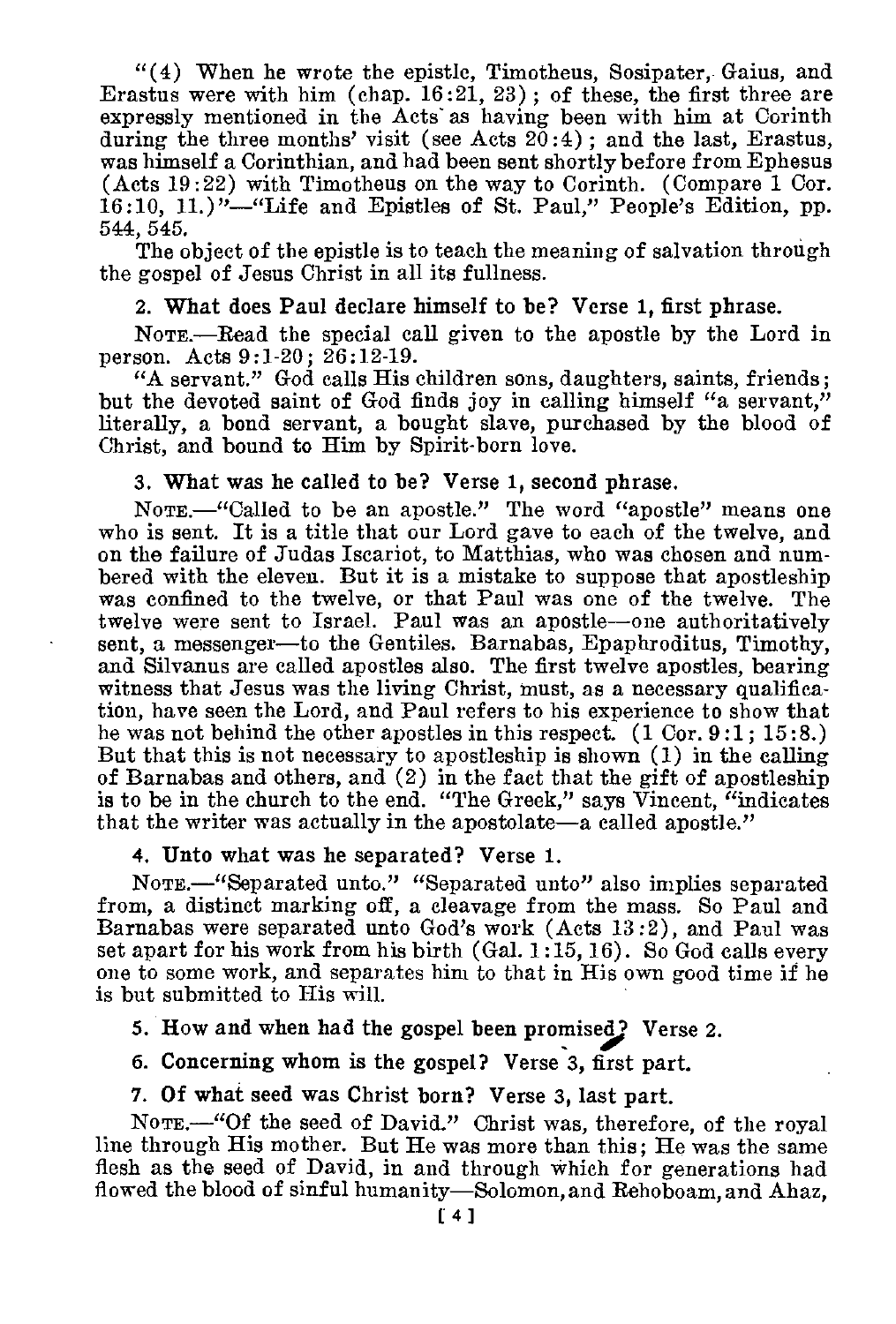and Manasseh, and Amon, and Jeconiah, and others. The Son of God took this same flesh in order that He might meet temptation for us, and overcome with divine power every trial we must meet. Christ is our Brother in the flesh, our Saviour from sin.

 $\lambda$ 

#### 8. What was He declared to be? Verse 4, first part.

NOTE.—"Declared to be." Jesus was the Son of God before He was born of the Virgin Mary. He was the only-begotten Son of God from the days of eternity. When on earth He was Divinity incarnate, clothed in human flesh with all its weaknesses. To the unbeliever, He was only a man. Selfish hearts could not read His motives; sin-blinded souls could not see His divinity of character. Yet it was there, though the world nay, His own people—knew it not, and crucified Him. But His resurrection from the dead declared His holiness, His power over sin, His dominion over death, His divinity. Acts 2:24.

9. According to and by what was Jesus declared to be the Son of God? Verse 4, last part.

NoTE.—"The Spirit of holiness." The Spirit of God moved upon the face of the waters when the world was created. In Christ "the Spirit is life because of righteousness;" and if His Spirit dwell in us, there will be manifest in us the same fruits as were witnessed in the life of Jesus. Rom. 8:10, 11.

10. What had Paul received through this Son? Verse 5, first part.

11. For what purpose was this grace received? Verse 5, last part.

NOTE.—"For obedience to the faith." Or, as given in the Revised Version, "unto obedience of faith." "Obedience of faith is the obedience which characterizes and proceeds from faith."—Vincent.

12. What part have those addressed in this gospel? Verse 6.

NoTE.—"What is 'called'? Compare the places where the word is used —or where its kindred words are used—in the Epistles, and you will find a certain holy speciality of meaning. 'Invited' is no adequate paraphrase. The 'called' man is the man who has been invited and has come; who has obeyed the eternal welcome ; to whom the voice of the Lord has been effectual."—"The Expositor's Bible," pp. 19, 20.

13. To whom is the epistle addressed? Verse 7, first part.

NoTE.—"Called to be saints." The word "saints" does not necessarily imply persons already perfect. "The term 'hagioi,' saints, is applied to Christians in three senses in the New Testament. 1, As members of a visible and local community (Acts 9:32, 41; 26:10); 2, as members of a spiritual community  $(1 \text{ Cor. } 1:2; \text{ Col. } 3:12)$ ; 3, as individually holy (Eph. 1 :18 ; Col. 1:12; Apoc. 13 :10)."—"Word Studies," Vincent. The saints are those who are separated from the world, and set apart to God and His service. As we are called to be saints, the lessons of this epistle are for us.

14. What blessed benediction is pronounced upon the saints? Verse 7, last part.

NOTE .- "Grace," God's unmerited favor; "peace," God's proclama-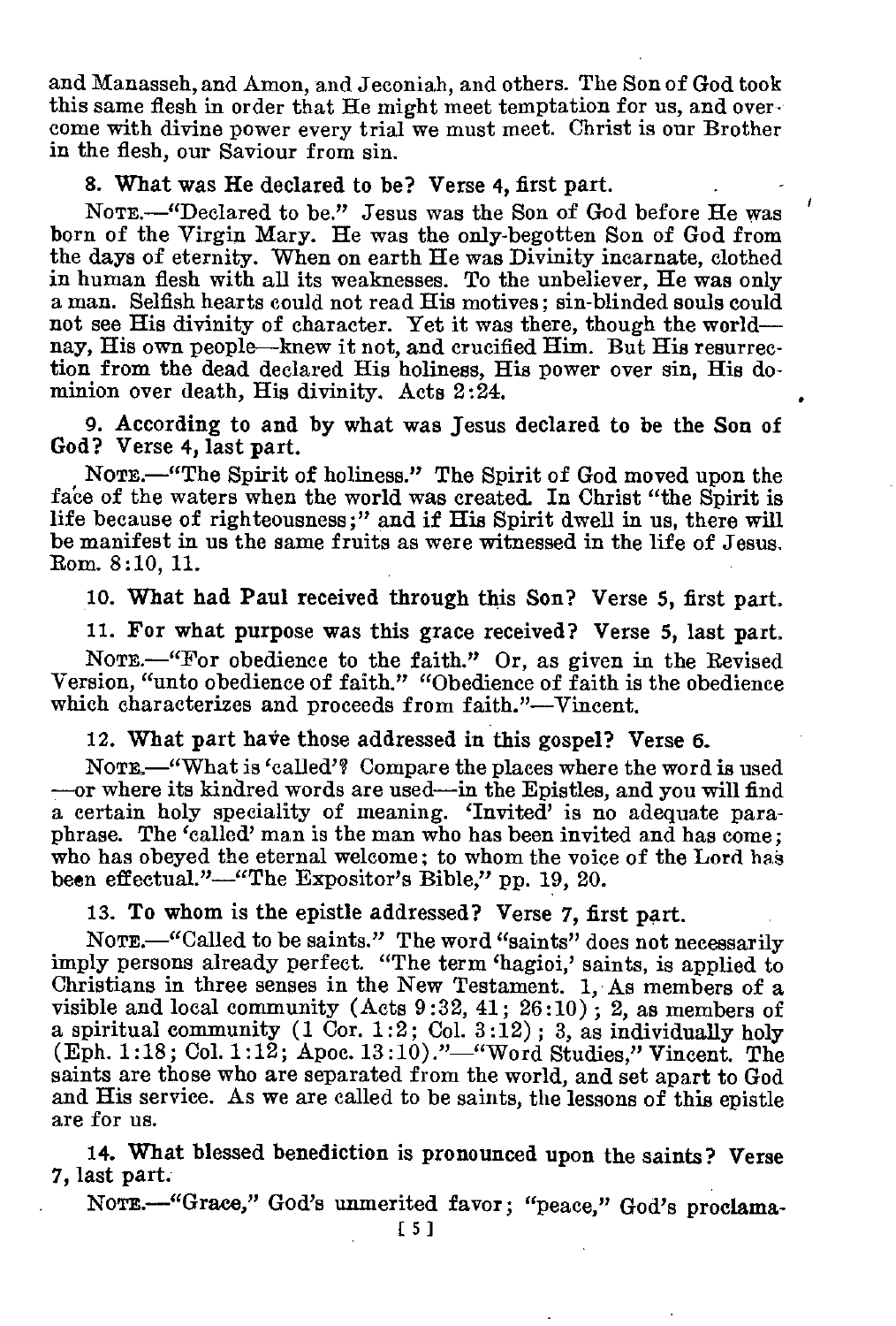tion to us as rebels. His thoughts toward us are thoughts of mercy and peace. Jer. 29:11.

## **Supplementary Questions for Home Study**

What is the first intimation we have in the Bible of the "glad tidings"?

How did the angels express this good news at the Saviour's birth? Where, and why, is it called "the everlasting gospel"?

What glad thought do you get from the gospel?

## **Lesson 2--October 11, 1930**

## NOT ASHAMED OF THE GOSPEL

LESSON SCRIPTURE: Romans 1:8-17.

#### **The Lesson**

1. Through whom, and for what, did Paul thank God? Rom. 1:8.

NOTE.—"I thank God." Paul carried a burden for souls. He was not among those who could preach a sermon and then lightly leave it and the people with the Lord. He not only longed for the conversion of souls, but for their growth and progress as well. For this he labored night and day, that he might present every man perfect in Christ Jesus. Acts  $20:19, 20, 26, 27, 31.$  He rejoiced, therefore, in the prosperity of the church in wicked, idolatrous Rome.

2. How was Paul's interest in the believers manifested? Verse 9.

3. What personal wish did he express? Verse 10.

4. Why did he desire to be with them? Verse 11.

NOTE.—"Some spiritual gift." God sometimes imparted spiritual gifts through His ministers, not to satisfy ambition or to glorify man, but to establish the receiver in the faith. (See Acts 8:17; 19:6; 1 Cor.  $1:6-8.$ 

5. How did he say both parties would be affected by this spiritual bestowment? Verse 12.

NOTE.—"Comforted." It has been suggested that while Paul had not seen Rome, he had met many of the disciples who had been there. This is indicated by the names mentioned in chapter 16. In fact, it is quite probable that many members of the congregation in Rome had been converted through the labors of Paul in other places, and had been brought together by a common faith, as is often the case in large, central cities. He would not have them think his previous statement was a reflection upon them, but that the impartation of the gift would be a comfort to both.

6. What was Paul's purpose in desiring to see them? Why had he not seen them before? Verse 13.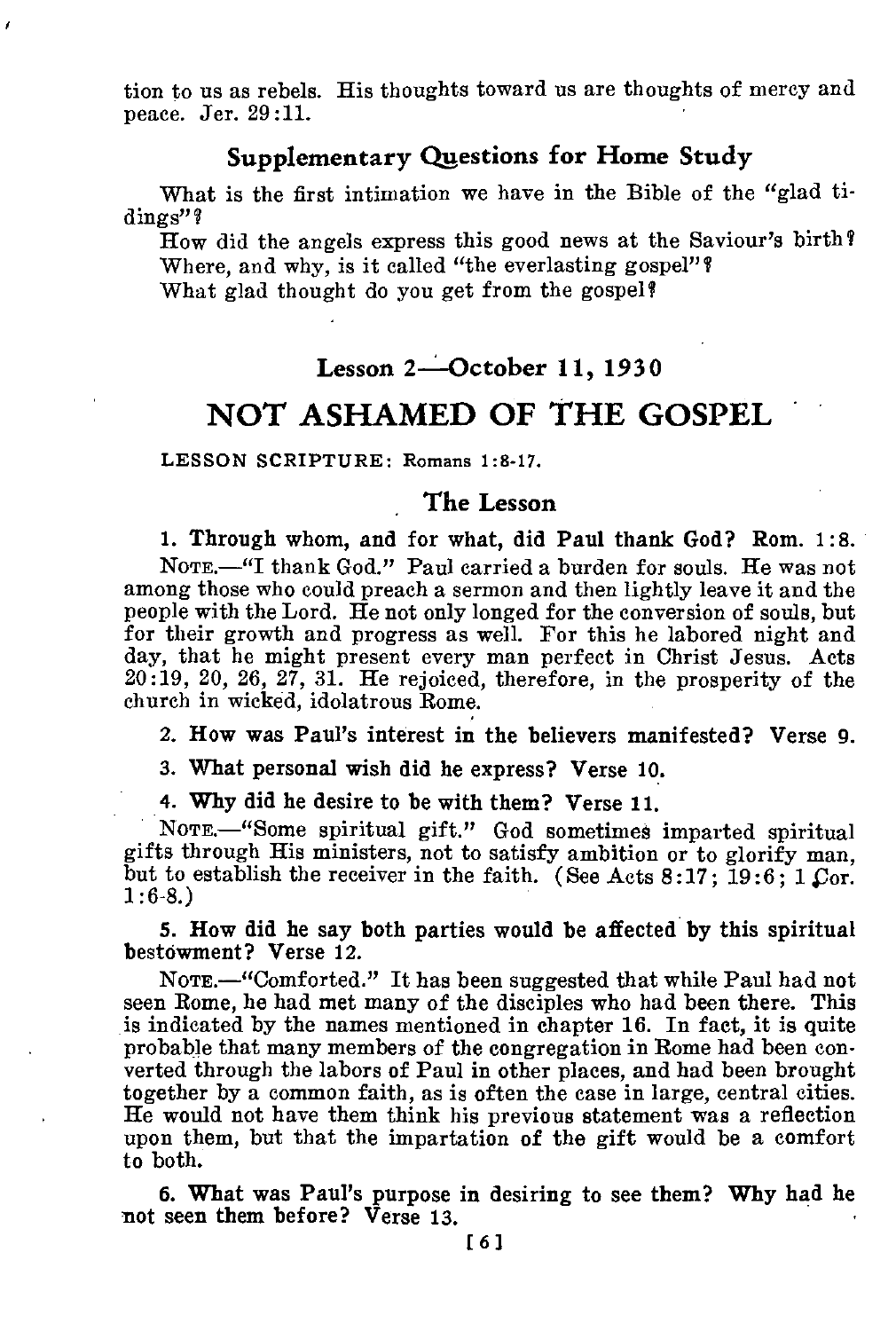NOTE.—"The work of the apostles of Christ was to educate and train men and women to publish the good tidings of a crucified and risen Saviour. Every soul converted to the gospel felt under solemn obligation to the Lord Jesus, to teach others the way of salvation. This is the spirit that should animate us."—"Gospel Workers," p. 375, ed. 1892.

#### 7. To whom did he count himself debtor? Why? Verse 14.

NOTE.—"Debtor." Paul was "sold under sin," a bond slave, powerless to help or save himself. The Lord Jesus bought him, redeemed him, purchased him, with His own precious blood. Paul belonged to Christ. But Christ died for all, and made a way whereby all might be saved. Therefore Paul, the purchased, became debtor to do the work of Christ to the fullest extent of his ability and power. Being through Christ debtor to all, Paul was as ready to preach the gospel in Rome as in Jerusalem.

"We owe a great debt, and it is long overdue! 'I am debtor both to the Greeks, and to the barbarians,' said Paul. What had he received of them ?- Absolutely nothing. But he had what they needed and must have, and he had met that need. We have in our hand a pardon for a man condemned, and we are his debtor until we put it in his hand. It was for this purpose that we received it, and with it went the message, Go quick anywhere!"—"Pastoral and Personal Evangelism," p. 52.

8. What did Paul say he was willing to do to discharge this debt? Verse 15.

NOTE.—The key word of the book of Romans is "righteousness." Ro-mans 1:17. "Paul was peculiarly fitted for a great work among the Gentile nations, being by birth a Hebrew, by citizenship a Roman, by culture a Greek. He was divinely chosen to lay the foundations on which rests the whole scheme of salvation. Righteousness or justification is his theme. God's law is the only standard; God's righteousness the only righteousness: by sin we have incurred condemnation; by faith we *re*ceive justification. All have sinned and come short; but the righteousness of God by faith in Christ, becomes the righteousness of the believer." —"Handbook for Bible Students," p. 43.

#### 9. Why was he ready to preach the gospel? Verse 16, first part:

NOTE.—"Not ashamed." Many things human beings should be ashamed of, but are not. Drinking, smoking, profanity, filthiness, gossip, talebearing, broken promises, falsehood, ill feelings toward others, malice, envy, folly, and a multitude of other sins, are things of which gospelenlightened, judgment-bound people ought to be ashamed. Of the opposite of these one ought never to be ashamed. No one should be ashamed of being honest, upright, clean, sober, temperate, and true. But it is just such a character as this that the gospel will develop. Why should one be ashamed of the gospel?

## 10. What is the gospel? Verse 16, second part.

Nore.—"The gospel." The word "gospel" means "good tidings." So the angel calls it in Luke 2:10. (See also Isa. 52:7.) God designed that His message of salvation should ever be "good tidings" to those in sin, in helplessness, and in the shadow of death. The powerlessness of men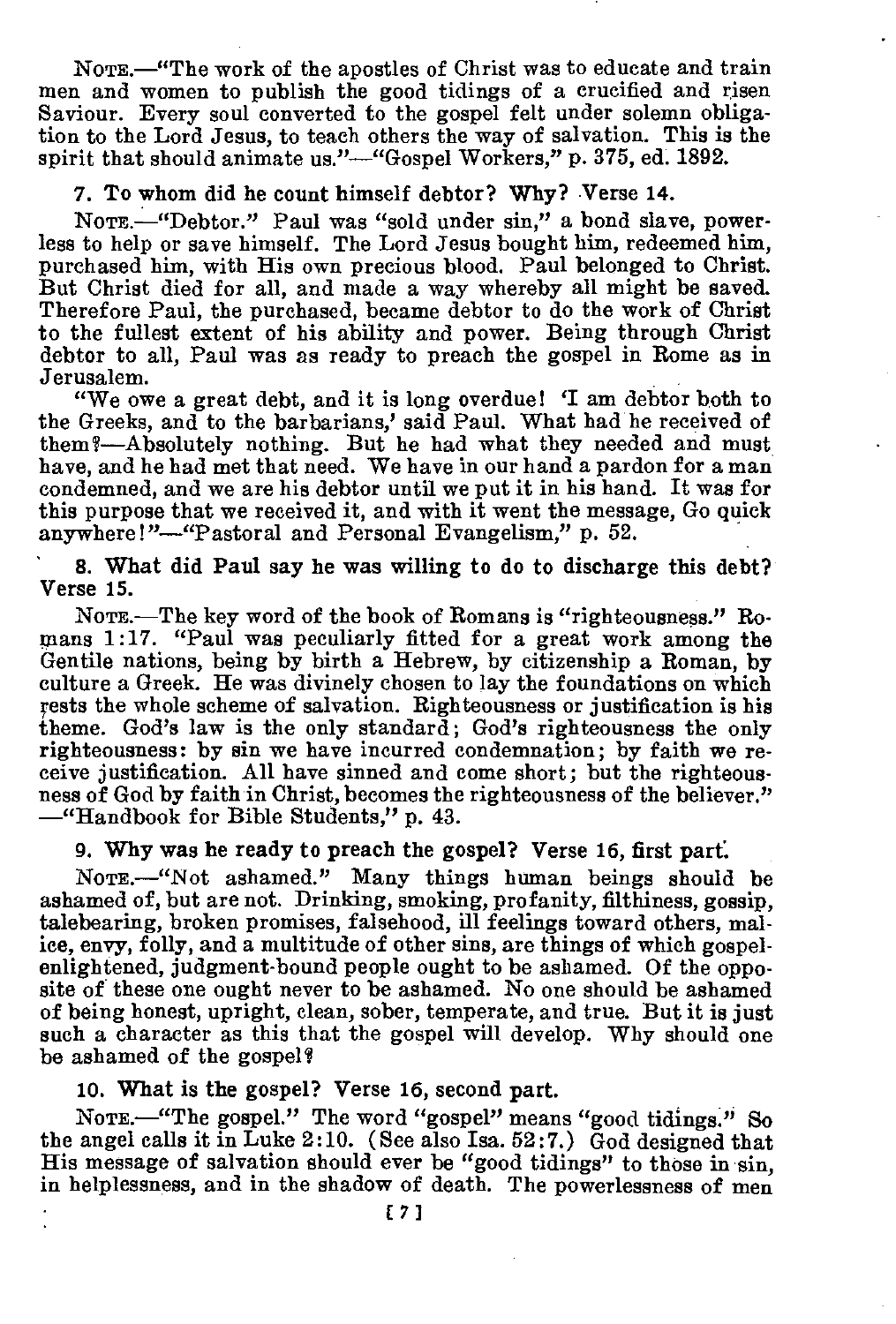to help themselves was seen in the wickedness of the world in the apostle's day, and is set forth in this book. The gospel came with good tidings of available power, even the power of God. The whole material universe is a witness to this power. "The heavens declare the glory of God; and the firmament showeth His handiwork." Ps. 19:1. The moving of the stars in their sublime courses is a manifestation of God's power. "For that He is strong in power; not one faileth." Isa. 40:26. The gospel of God is the good tidings to every soul that this same power is pledged to the salvation of the sinful, the hopeless,-the helpless.

11. To how many is the gospel revealed as the power of God? Verse 16, last part.

NOTE.—"To every one that believeth." There is no exception to this. All may be recipients of God's power, if they will but believe His word and submit to His will.

42. What needful thing is revealed in the gospel? Verse 17, first clause.

13. Through what is it revealed? Verse 17, second part.

NoTE.—"From faith to faith." Faith is more than mere belief or assent to a statement. Faith accepts God's forgiveness, or God's covering righteousness, for all past sins. We are justified by faith only. And \ the faith that accepts this renounces sin and accepts the power of the life of God for holy living, and a new heart which that life creates. The old life of the believer is changed for the life of Christ, and the Father accepts this life as the righteousness of the Divine.

14. What quotation from one of the prophets is cited to prove this? Verse 17, last part.

NOTE.—"An indulgence had been promised by the pope to all who should ascend upon their knees 'Pilate's staircase,' said to have been descended by our Saviour on leaving the Roman judgment hall, and to have been miraculously conveyed from Jerusalem to Rome. Luther was one day devoutly climbing these steps, when suddenly a voice like thunder seemed to say to him, 'The just shall live by faith.' He sprung to his feet, and hastened from the place, in shame and horror. That text never lost its power upon his soul. From that time he saw more clearly than ever before the fallacy of trusting to human works for salvation, and the necessity of constant faith in the merits of Christ. His eyes had been opened, and were never again to be closed, to the delusions of the papacy."—"The Great Controversy," p. 125.

## **Supplementary Questions for Home Study**

How did Paul regard the souls for whom he labored?

What is the condition of all men in the world without Christ? In whom only is freedom found?

Where is the first promise in the Bible concerning the gospel? 'To how many is the gospel available? What alone hinders it?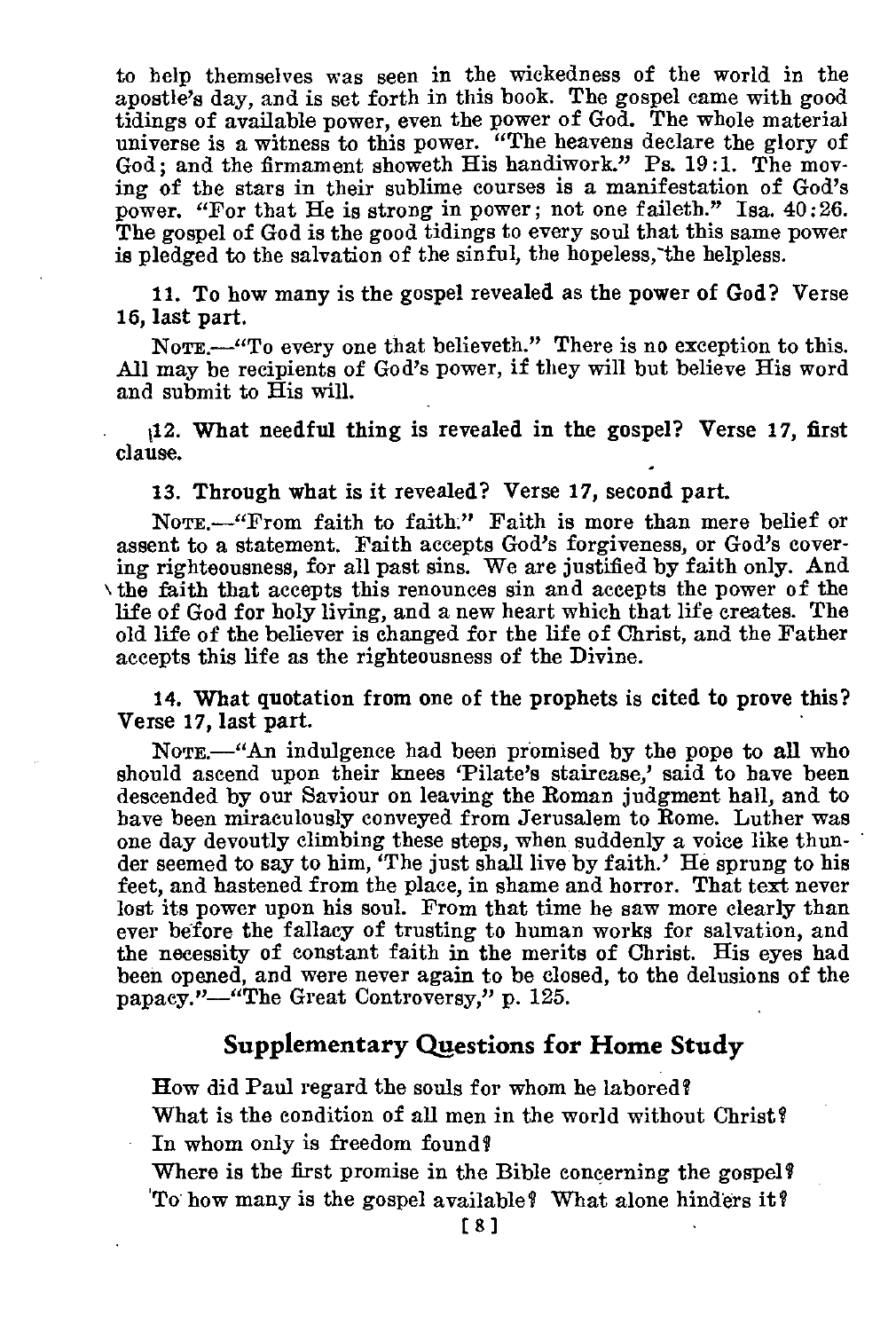## 'Lesson 3—October 18, 1930

## RESULTS OF REJECTING THE GOSPEL

LESSON SCRIPTURE: Romans 1:18-27.

#### The Lesson

#### 1. Against what is the wrath of God revealed? Rom. 1:18, first part.

NOTE.—The characteristic feature and the real content of the gospel are clearly defined in verses sixteen and seventeen considered in the last lesson. The connection between these verses and the eighteenth verse is very close. The need of the revelation of the gospel of God's righteousness is emphasized by the fact that God's wrath is revealed against all unrighteousness. Unless there is some way of escape from this wrath, the whole race is doomed, since "there is none righteous, no, not one." The righteousness of God is a gift to faith. That righteousness is personalized in His Son; to believe on the Son is to receive Him; and thus to receive Him by faith is to receive the righteousness of the gospel, and so to escape the wrath to come. It is instructive to note that the teaching of righteousness by faith, which we have been told is the threefold message "in verity," is here set forth as the fundamental truth of the gospel, the only effective remedy for the wrath of God.

2. What is the attitude of all such to the truth? Verse 18, last clause. O NOTE.—"Hold the truth in unrighteousness." Not to hold the truth in the sense of possessing it, for no man really possesses the truth who is unrighteous. The American Revised Version gives the rendering thus, "hinder," that is, to repress the truth. They do not receive the truth into their lives, and by the false profession, often hinder it from reaching other lives.

3. What is manifest to them? How? Verse 19.

NOTE.—"Manifest." God's power and influence are manifest in men, in conscience, in judgment, in reason, in love, in a desire after holiness. His wisdom and power are manifest unto men in sun and stars, in wood and field, in sea and land, in rock and plain, in all His works. And the manifestation of His invisible power in things visible enables thoughtful men to grasp the love, righteousness, and life of God.

4. By what are the invisible things of God perceived? From what time? What are these invisible things? Verse 20, first part.

NOTE.—"Invisible things." There is always enough light and truth for one step more. All the visible things of God that are manifest to us argue the invisible perfection of God, which we cannot see, even His eternal power to save, His divine, everlasting love.

5. How have these manifestations of God's power left men? Verse 20, last clause.

6. Notwithstanding all the revelations of God in creation, what did many who knew God fail to do? Verse 21, first part.

NOTE.—The apostle here indicates that those of whom he speaks have once had the privilege of knowing God. These have chosen to follow their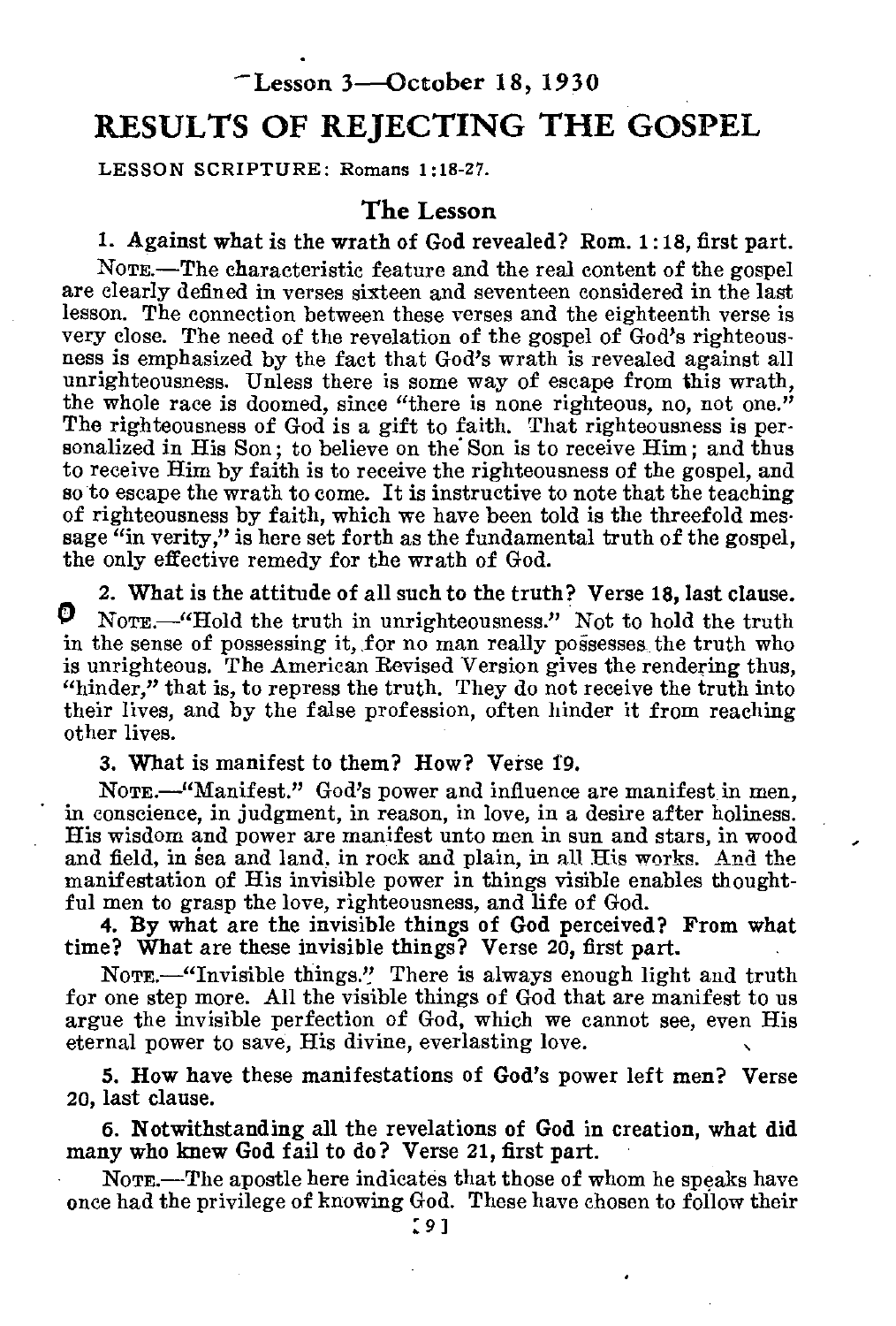own ways, glorying in their own accomplishments, and, engrossed in selfseeking, they have lost sight of their Creator. How true is this picture of the great majority in every age! In our own time, as in the past, many who have enjoyed an experience in the things of God, who have even taught others how to find Him, lose sight of Him through pride, through vain imaginations, till, in place of humbly acknowledging the source of all their strength, they choose the phantom of personal vanity to the loss of all touch with God.

7. 'What came to those who, after the fall, chose their own rather than God's way? Verse 21, last part. •

NomE.—"Heart was darkened." Darkness does not come from God. "God is light, and in Him is no darkness at all." Our path becomes darkened when we turn from the light and interpose our own shadow between our pathway and God. Those who knew God might have retained Him in their hearts, and glorified Him. But, instead, by taking glory to themselves, they shut away God's glory, and their foolish hearts were darkened. "He that walketh in darkness knoweth not whither he goeth."

8. What further statement is made concerning the result of not glorifying God? Verse 22. (Compare 1 Cor. 1:20-25.)

9. How far did their blindness and unbelief lead them? Verse 23.

NomE.—"When Christ sent forth the disciples with the gospel message, faith in God and His word had well-nigh departed from the world.  $\ldots$ . Satanic agencies took possession of men. The bodies of human beings, made for the dwelling place of God, became the habitation of demons. . . . The very stamp of demons was impressed upon the countenances of men... What is the condition in the world to-day  $\ell$ ... The corruption that prevails, it is beyond the power of the human pen to describe. . . . Every day brings its heart-sickening record of violence and lawlessness, of indifference to human suffering, of brutal, fiendish destruction of human life. . . . Everywhere there are hearts crying out for something which they have not. They long for a power that will give them mastery over  $\sin$ , a power that will deliver them from the bondage of evil. . . . The world needs to-day what it needed nineteen hundred years ago,—a revelation of Christ. A great work of reform is demanded, and it is only through the grace of Christ that the work of restoration. physical, mental, and spiritual, can be accomplished."—"The Ministry of Healing," pp. 142, 143.

#### 10. To what did God give them up? Verse 24.

NOTE.—"Gave them up." When men will not have God, He permits them to have their own way; He leaves them to the power and fruitage of the sin they have chosen.

11. What did they finally do? What did they worship? Verse 25.

NOTE.—"Changed the truth." The Revised Version reads, "For that they exchanged the truth of God for a lie." Instead of "changed," Godet gives "travestied." Conybeare and Howson say, "This is nearly a quotation from Psalm 106 :20 (Septuagint) ; the phrase used there and here meaning to forsake one thing for another, to change one thing against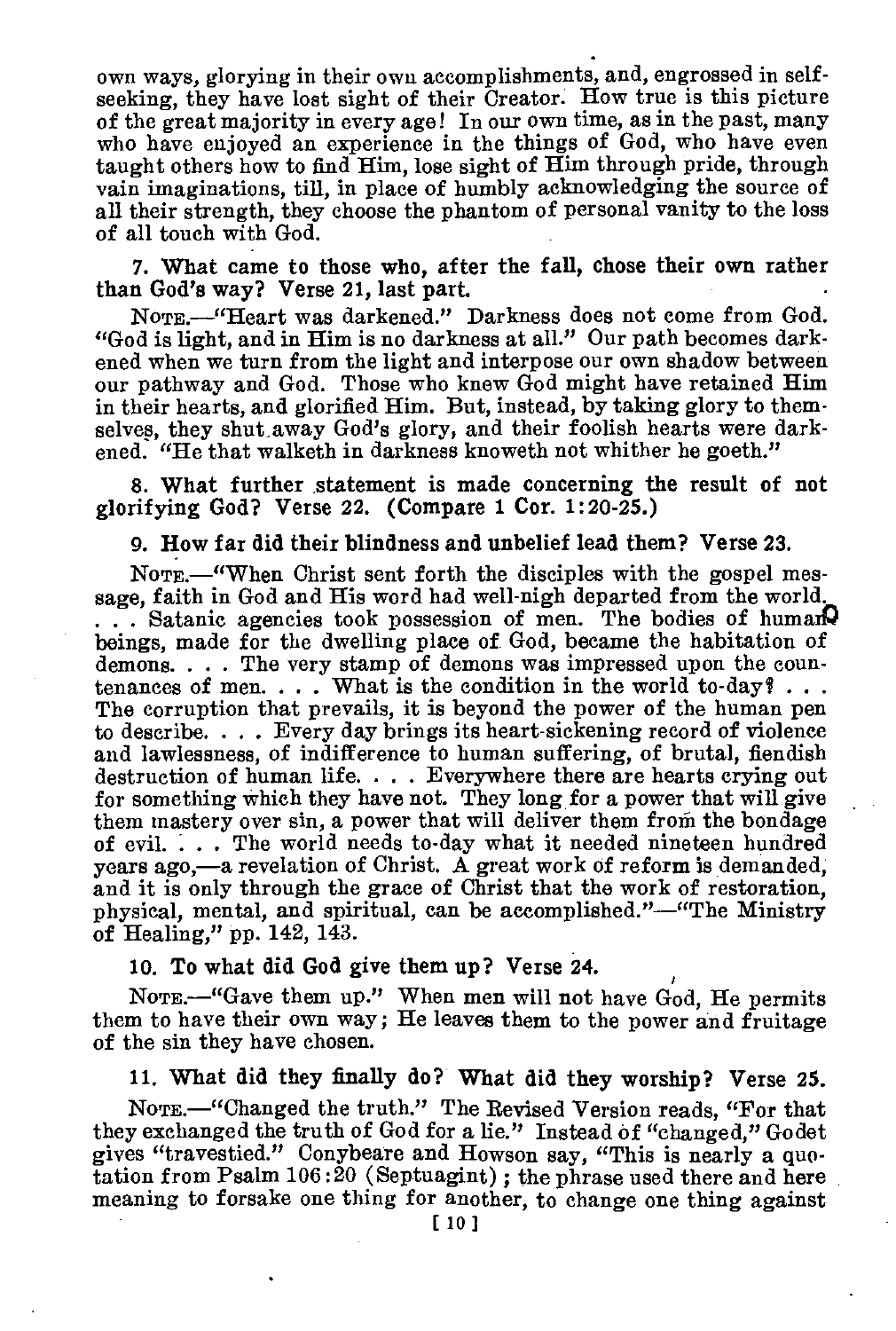another." They utterly perverted the truth of God to degrading, debasing lies. They travestied His truth, and turned from His infinite perfection to the worship of the lowest and basest. Their gods were their passions personified. They "passed by" the Creator. The Revised Version reads that they "worshiped and served the creature rather than the Creator." They deliberately chose sin instead of God.

12. When they turned away from God the Creator, to what did He give them up? Verses 26, 27.

NOTE.—"Gave them up." The expressions in these verses are terrible in their intensity, and ought to help us to see what it means to cast off God. Paul's reserve in writing of these things is in strong contrast with the freedom of pagan writers. (See Eph. 5:12.)

#### **Supplementary Questions for Home Study**

What is the difference between "holding the truth" and "holding down the truth"? Who causes the greater harm, the open sinner or the professing hypocrite?

What do the heavens declare of God? Ps. 19:1: Isa. 40:26.

In order to retain the light that comes to us, what must we do? John 12:35.

When men prefer their own opinions and conceptions rather than the statement of God, what do they do? Rom. 1:25.

## **Lesson 4—October 25, 1930**

## **THE REPROBATE MIND**

#### LESSON SCRIPTURE: Romans 1:28 to 2:5.

#### **The Lesson**

1. • When men refused to have God in their knowledge, to what did God give them up? Rom. 1:28, first part.

NOTE.—"Gave them up," not "over." This is the third time this expression has appeared in this chapter; more literally, God surrendered them. He held them as long as love could hold, and they would not. The reprobate mind is the last stage of evil. But it was their own choosing.

2. To what would this reprobate mind inevitably lead? Verse 28, last part.

NOTE.—"To do those things." Every kind of mind bears its fruitage. The reprobate mind leads inevitably to the doing of those things which are "not fitting." A. R. V.

3. What are some of the sins of the reprobate mind? Verse 29.

NOTE.—"Filled with all unrighteousness." The list of sins that are given are manifestations of unrighteousness. Study them; they may not belong to the heathen world alone.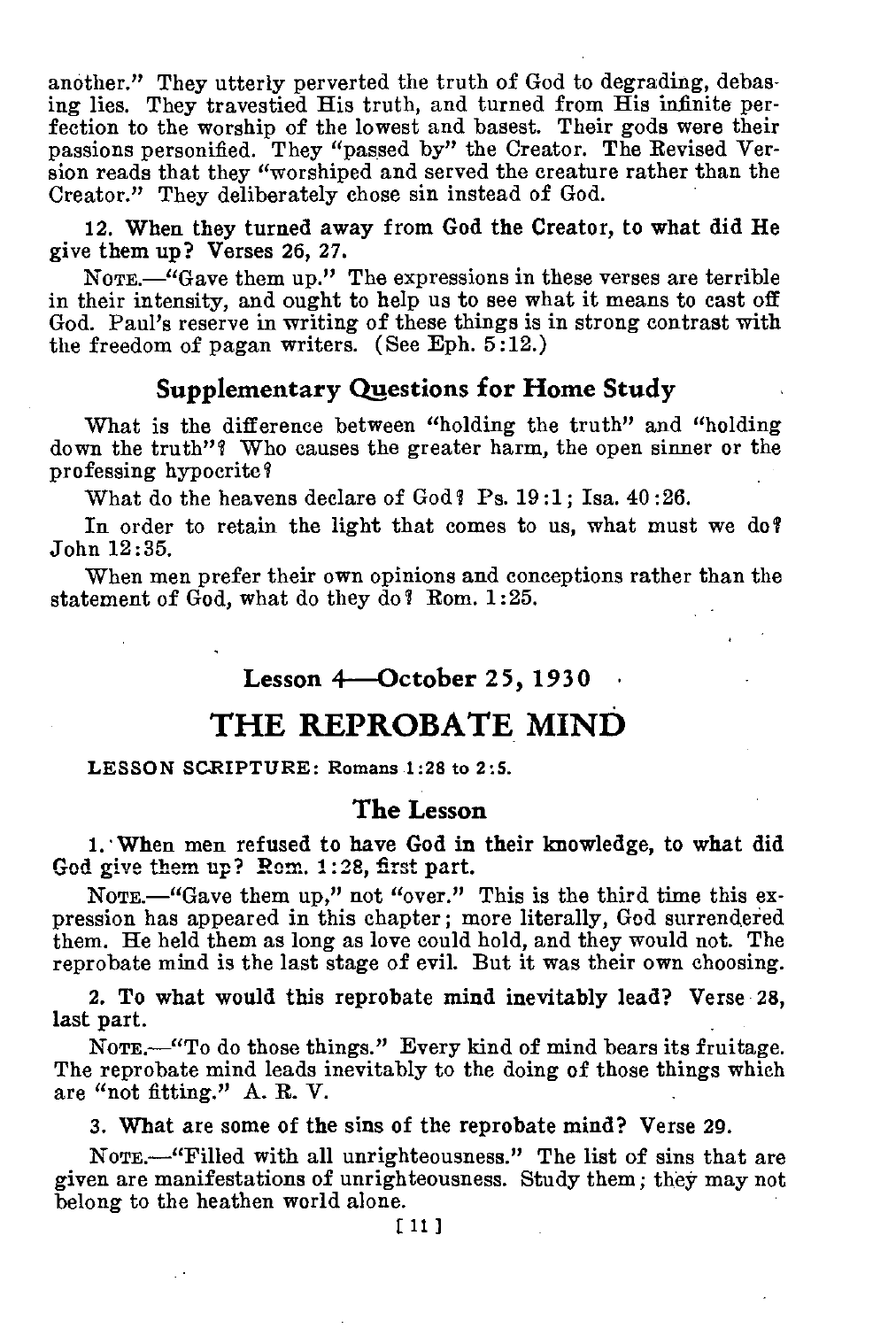"Fornication," transgression of the seventh commandment, which may be in cherished thought.

"Wickedness," evil practices; crime in general.

"Covetousness," greed, "the sinful desire which goes out after things of time and sense of every form and kind."

"Maliciousness," baseness, badness, malice, ill will, a disposition to do evil.

"Full of envy," filled with ill feeling toward those who seem better circumstanced than ourselves.

"Murder," hatred cherished in the heart that leads to murder.

"Debate," "to beat down," strife.

"Deceit," living a lie.

"Malignity," a malicious, actively hating disposition.

"Whisperers," those who make trouble ( $\overline{P}$ rov. 16:28), tattlers, talebearers.

4. What further sins are named in the next verse? Verse 30.

NOTE. "Backbiters," detractors of character, those who say evil things against the person not present.

"Haters of God," not only feeling, but showing hatred, hating God because of His character.

"Despiteful," insolent, arrogant.

"Proud," inordinate self-esteem, undue sense of superiority.

"Boasters," vain boasting of shallow things, "swaggerers."

"Inventors of evil things," "inventors of vices" (Rotherham); new ways of sinning.

"Disobedient to parents," the beginning of a life of disobedience.

5. What sins are next mentioned? How many are named in all? Verse 31.

NOTE.—"Without understanding." God gave them up to such a condition, the fruitage of their own choice.

"Covenant breakers," those who will not keep their word. Failure to keep one's word is a marked feature in the commercial, political, and social worlds.

"Without natural affection," no true love for one's own kin, affection perverted by lust and selfishness.

"Implacable," stubborn in enmity, that which will not be reconciled. "Unmerciful," cruel, inhuman.

What an awful list of sins,—twenty-two in number! They are descriptive of the heathen world to-day. But are they found there only?

6. What similar list is given elsewhere? When and to whom do they especially apply? 2 Tim. 3:1-5.

NOTE.—This list of sins is here applied to the professed children of God in the last days. These sins are but the product of the natural, unregenerate heart, and can be restrained only by the power of God. The gospel is the only remedy for this condition.

7. Of what were the more enlightened also guilty? Rom. 1:32.

NOTE.—"They which commit such things." Rotherham renders this verse: "Who, indeed, having acknowledged the righteous sentence of God, that they who do such things as these do practice are woithy of

ï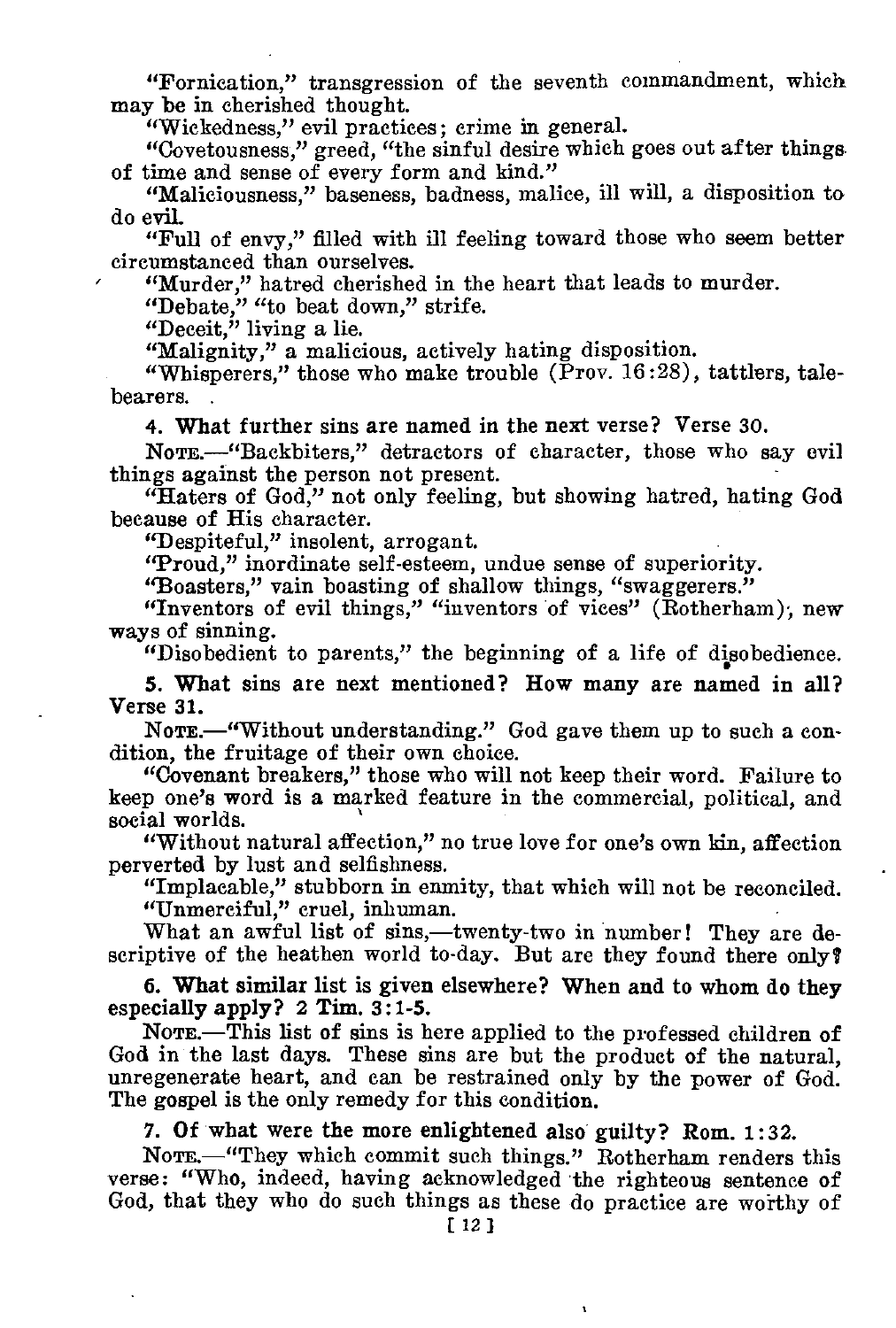death, not only the same things are doing, but are even delighting together with them who are practicing them."

Some may think that verses 24-32 should have no part in a Sabbath school lesson; but God gave them in all their wretched, awful climaxes, that with unutterable loathing we might turn from the seed sowing of their bondage to the freedom of Christ.

8. What, then, is said of those who, while themselves living in sin, condemn others? Rom. 2:1.

9. What instruction has Jesus given concerning this question? Matt. 7:1, 2; Luke 6:37, 38.

10. Of what may the wicked be assured? Rom. 2:2.

11. What is said concerning the one who condemns things in others, which he himself commits? Verse 3.

NOTE.—"Earnest workers have no time to dwell upon the defects of others. They behold the Saviour, and by beholding become changed into His likeness. He is the One whose example we are to follow in our character building. In His life upon the earth He plainly revealed the divine nature. We should strive to be perfect in our sphere, as He was perfect in His sphere. No longer are the members of the church to remain unconcerned in regard to the formation of right characters. Placing themselves under the molding influence of the Holy Spirit, they are to form characters that are a reflection of the divine character."—"Testimonies," Vol. 8, p. 86.

12. What searching question does the apostle press home? Verse 4, first part.

NOTE.—The apostle Paul frequently uses in his epistles the word "riches" in describing divine goodness and forbearance to usward. Men are quick to appreciate that which they recognize as material riches, and strive to the death to secure them. The riches of grace, of infinitely greater worth, are overlooked or regarded with indifference.

13. What did they need to learn concerning the purpose of God's goodness? Verse 4, last clause.

NoTE.—"It is the assurance of God's love that constrains the sinner to return to God. 'The goodness of God leadeth thee to repentance.' A golden chain, the mercy and compassion of divine love, is passed around every imperiled soul. The Lord declares, 'I have loved thee with an everlasting love; therefore with loving-kindness have I drawn thee.'"-"Christ's Object Lessons," p. 202.

14. What were such transgressors treasuring up? Verse 5.

NOTE.—The following comment makes the lesson practical: "Those who are most guilty of wrong are the first to see wrong; therefore let every church member see to it that his own heart is pure before God, that his name is not only written on the church books, but registered in the Lamb's book of life. Then he will not be a judge of his brethren, he will not be a despiser of those whom he considers defective."—Mrs. E. G. White, in "Review and Herald," 1893.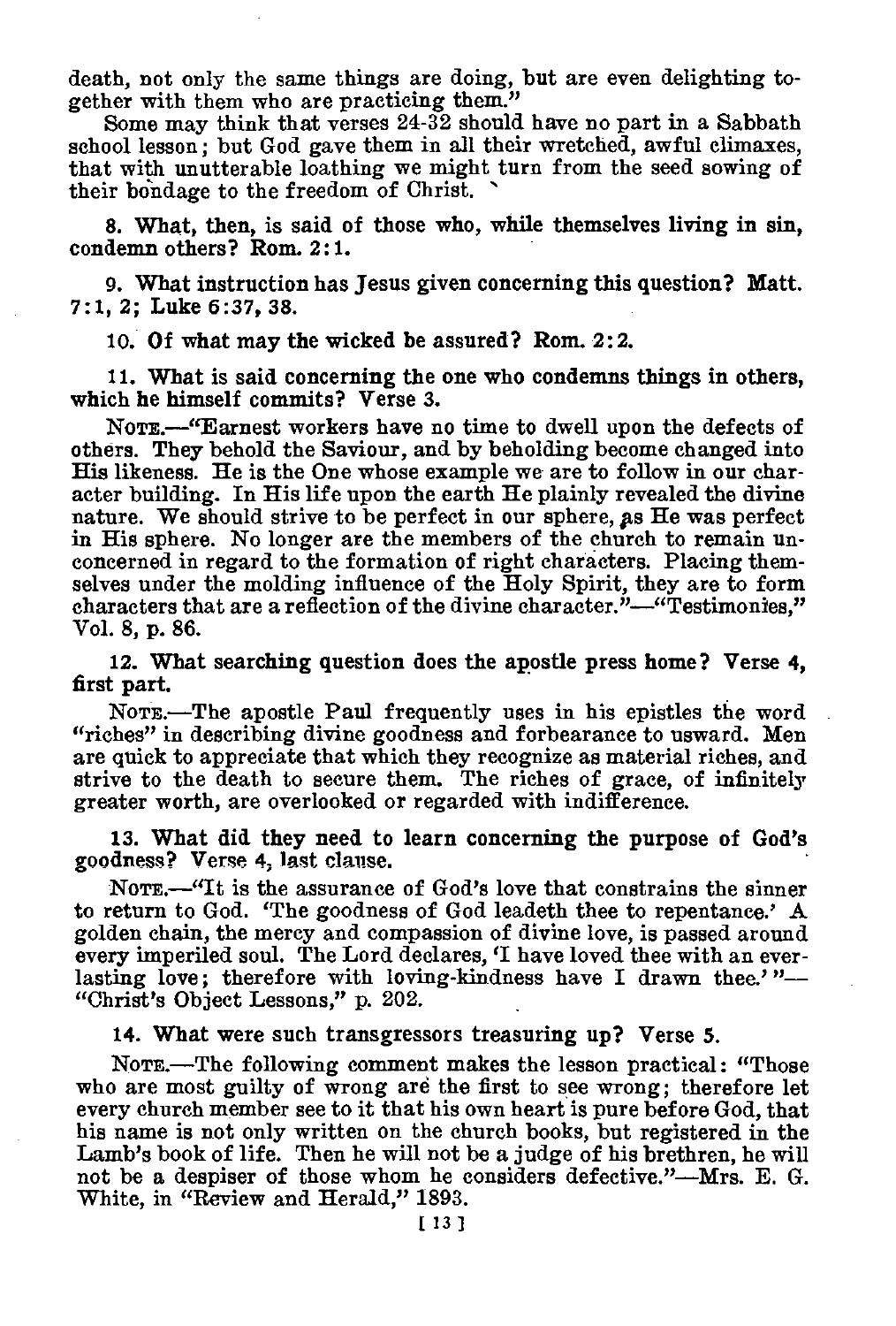#### **Supplementary Questions for Home Study**

Does the mere profession of godliness change the heart?

What else is necessary besides a "form of godliness" in order to be a true Christian?

In whose place does that man put himself who assumes to judge others

## **Lesson 5—November 1, 1930**

## **CONDEMNATION**

LESSON SCRIPTURE: Romans 2:6-16.

## **The Lesson**

**1. What did God do in the judgment? Rom. 2:6.** 

NoTE.—The thought of our individual responsibility to God should ever be **kept in** mind. We are prone to justify our own misdeeds by pointing to others who are guilty of the same wrongs. The godly character of our most intimate associates, even though they be the best loved of our own households, will not save us. In the judgment hour, the deeds of others will neither excuse nor recommend us. Each person must answer for himself.

#### **2. To whom will He render eternal life? Verse 7.**

NOTE.—In speaking of the necessity of "patient continuance" in the Christian race, F. B. Meyer sounds a note of courage and helpfulness: "There will, of course, be difficulties in all our lives to impede our heavenward progress; difficulties from the opposition of our foes; difficulties from within our own hearts. We shall need patience and long forbearance as we tread our appointed track. But there are two sources of comfort open to us.

"Let us remember that the course is set before us by our heavenly Father, who therefore knows all its roughness and straitness, and will make all grace abound toward us, sufficient for our need. To do His will is rest and heaven.

"Let us 'look off unto Jesus.' Away from past failure and success; away from human applause and blame; away from the gold pieces scattered on the path, and the flowers that line either side. Do not look now and again, but acquire the habit of looking always, so that it shall become natural to look up from every piece of daily work, from every room, however small, from every street, however crowded, to His dear, calm, sweet face. . .

"Above all, remember that where you tread there your Lord once trod, combating your difficulties and sorrows, though without sin: . . . keep your eye fixed, then, on Him as He stands to welcome and reward you; and struggle through all, animated by His smile, and attracted to His side, and you will find weights and unbelief dropping off almost insensibly and of themselves."—"The Way Into the Holiest," pp. 212, 213.

**3. To whom will He render "indignation and wrath, tribulation and**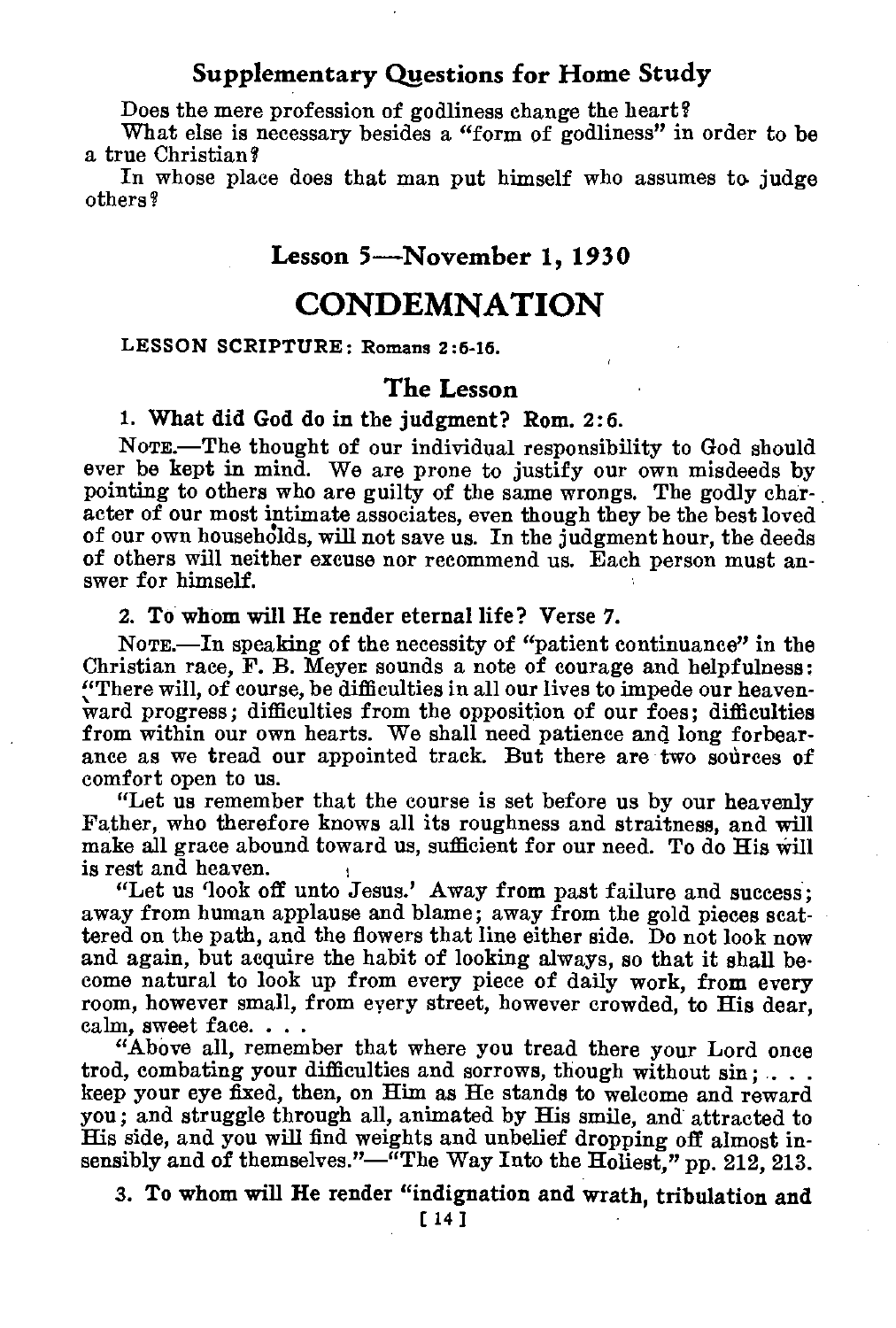anguish"? What awaits those who -continue in sin? How impartially will God deal? Verses 8, 9.

NOTE.—"To them." Two classes of persons are in the world. One class is composed of those who by patient continuance in well-doing are seeking God's glory and honor, and the immortality, or incorruption, which He only can give. To all such He will give eternal life. God does this now in answer to faith. (See John 3:16; 1 John 5:11, 12.) In the great day of final reward He will give the believers eternal life absolutely forevermore, and make their frail bodies immortal. To the other class who have been contentious and disobedient He will render the fruitage of their doings. To them belong "indignation and wrath, tribulation and anguish." It is at awful cost that men identify themselves with sin.

4. To whom will God give "glory, honor, and peace"? Verse 10.

NOTE.—God reigns here and now in the hearts of His true followers. This is His kingdom of grace. In those Who love Him and are surrendered to Him, He works the miracles of His grace. In them He manifests the glory of His character; them He honors with His Holy Spirit; to them He gives the peace which passes understanding. But soon His kingdom of glory is to be established in the earth; and in the glad day when God shall wipe away all tears, when there shall be no more death, neither sorrow nor crying, when the lion and the lamb shall dwell together, when wars shall cease throughout the earth—in that glad day, under the benign reign of the Prince of Peace, then crowned King of kings, there will indeed be peace in all its fullness, peace that will endure to all eternity. In that day Christ Jesus will receive honor above every name that is named, and will sit upon the throne of His glory. And He has promised to share both His honor and His glory with every soul who, in His name and in His strength, overcomes the wicked one. Even the throne of God itself is not too high an honor to be bestowed upon His followers; and to this supreme honor Christ will lift His saints, not because they are worthy of it, but because He loves them with a love that passes all understanding and comprehension. To all this the apostle-Paul calls our attention in his brief statement that God will render "glory, honor, and peace, to every man that worketh good, to the Jew first, and also to the Gentile."

5. What may always be said of God's impartial dealing toward men? Verse 11.

NOTE.—By this is no doubt meant the act of showing special favor to one on account of wealth, social standing, personal friendship, or partiality arising from any cause.

"The Jews supposed that they were peculiarly favored by God, and that salvation was not extended to other nations, and that the fact of being a Jew entitled them to this favor."—Barnes.

The partiality, which men show, is illustrated in James 2:2-4.

6. What awaits those who have sinned without the light of God's law? Verse 12, first part.

NOTE.—"Without law." Every responsible human being has some consciousness of wrong. If followed, it will lead to clearer light. If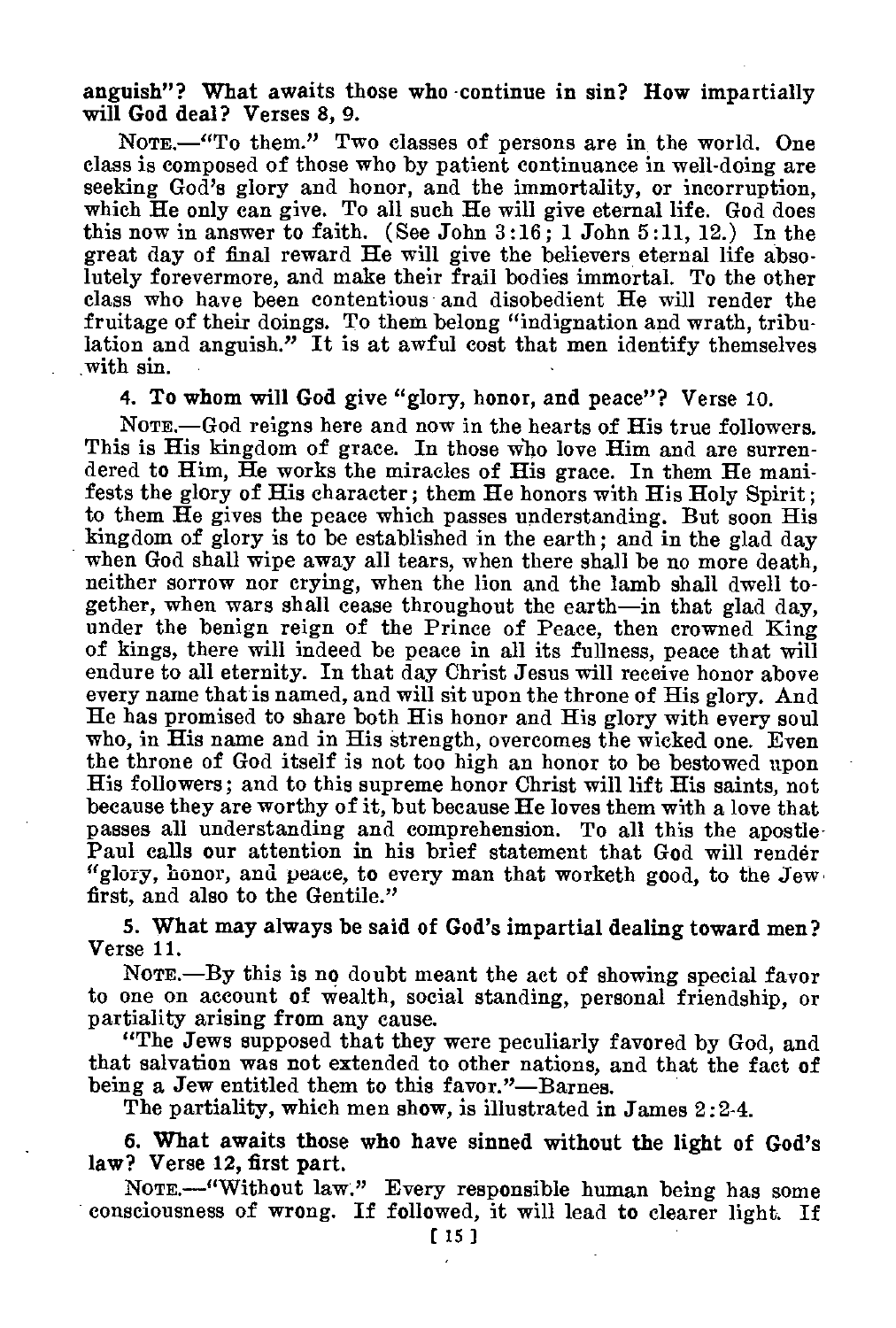turned from, it will lead to greater darkness. God watches over those whose heart (not wisdom) is perfect toward Him. (2 Chron. 16:9.) Every soul is given light enough to save him if he will but follow it; and according to the light rejected will he be judged.

7. By what will those be judged who have had the light of His law? Verse 12, last part.

8. Who in the judgment will be just before God? Verse 13.

NOTE.—This verse shows the futility of profession in contrast with surety of reward to the "doers of the law," the obedient. In the judgment obedience to "the law of God is the standard by which the characters and the lives of men will be tested."—"The Great Controversy," p. 482.

"The obedience that Christ rendered God requires from human beings to-day. He served His Father with love, in willingness and freedom. delight to do Thy will, O My God,' He declared. . . . Christ counted no sacrifice too great, no toil too hard, in order to accomplish the work which He came to do. . . . Thus we are to serve God. He only serves who acts up to the highest standard of obedience."—"Christ's Object Lessons," pp. 282, 283.

9. What is said of the Gentiles who have not the written law, yet who seek to obey it? Verse 14.

NOTE.—"Those whom Christ commends in the judgment, may have known little of theology, but they have cherished His principles. Through the influence of the divine Spirit they have been a blessing to those about them. Even among the heathen are those who have cherished the spirit of kindness; before the words of life had fallen upon their ears, they have befriended the missionaries, even ministering to them at the peril of their own lives. Among the heathen are those who worship God ignorantly, those to whom the light is never brought by human instrumentality, yet they will not perish. Though ignorant of the written law of God, they have heard His voice speaking to them in nature, and have done the things that the law required. Their works are evidence that the Holy Spirit has touched their hearts, and they are recognized as the children of God."—"The Desire of Ages," p. 638.

10. What do they show by their actions? Verse 15, first part.

11. What monitor accuses or excuses them? Verse 15, last part.

12. When will the Lord render a reward for every deed? Verse 16.

NOTE.—"In the day." There is a close connection between verses 12 and 16, verses 13 to 15 being simply parenthetical and explanatory. The two classes named in verse 12 "shall be judged . . . in the day when God shall judge the secrets of men by Jesus Christ according to my gospel." All cherished evil, all human secrets, will be hidden no **longer.**  The One by whom we are judged has been over the road before us. Absolute justice will then be done. It is in view of the judgment we should live, not in view of what our neighbor may say or do.

13. What will be considered in the judgment? Matt. 12:36, 37; EccL 12:13, 14.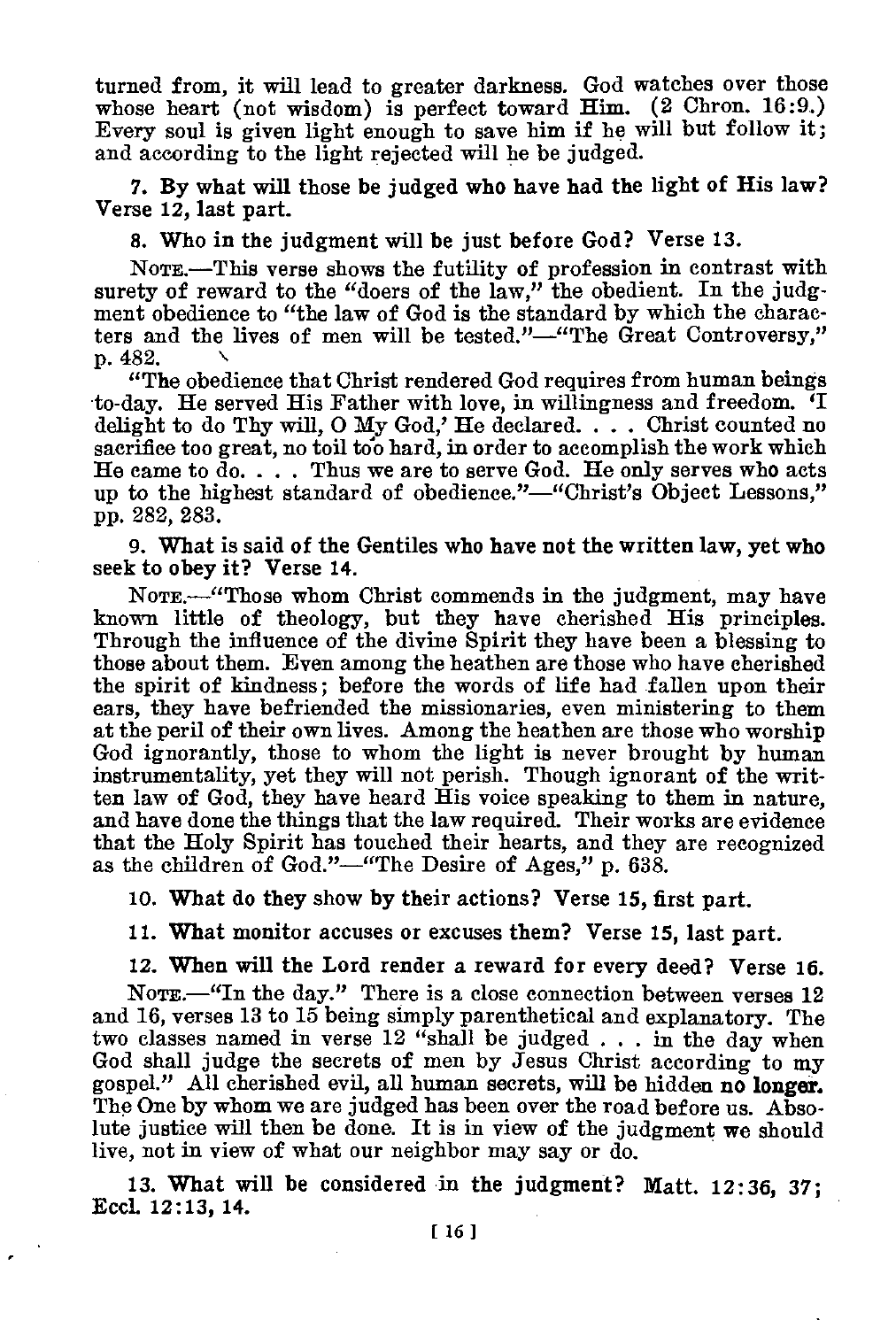## **Supplementary Questions for Home Study**

To what should God's goodness in revealing to us His truth lead us? If we possess immortality now, would we thus be encouraged to seek for it?

Why was David envious of the wicked, and why was he led to change his opinion concerning them? Ps. 73:1-17.

In what sense do we receive "glory, honor, and peace" from God here and now? John 14:27; 17:22, 23, 10; 1 Sam. 2:30, last part.

In what very much larger sense are we to receive "glory, honor, and peace" from God in the earth made new?  $1 \text{ Cor. } 15:19, 32, 47, 49$ ; Rev.  $21:4:$  Isa.,  $65:21:25:$   $11:4.9:$  John  $17:24:$  Rev.  $3:21.$ 

Will wealth or important position have any influence in determining the verdict?

#### **Lesson 6—November 8, 1930**

## **THE TRUE JEW**

#### LESSON SCRIPTURE: Romans 2:17-29.

#### **The Lesson**

1. In what did the Jew rest? In whom did he glory? Rom. 2:17.

NOTE.—"Thou art called a Jew." This was an honorable name. The Jews were resting in the law, and glorying in God. But they did this only in form; and an empty form can bring only condemnation. The law referred to is God's primal law, or Decalogue; of which the apostle cites three precepts later on. Verses 21-23.

2. What did the Jew know and approve? Whence did he receive instruction? Verse 18.

NomE.—"Being instructed." From the outward teaching of the law the Jew had to a great extent learned right doctrine. He approved the excellent things of the law, having learned that the law is an expression of God's will. Ps. 40:7, 8.

3. Of what four things was he confident? Verses 19, 20, first part. NomE.—"The person supposed is not only sure of the privileges of Jews in general, but of his own spiritual competency, by virtue simply of his position and light. Surely the apostle is recalling, in part, his own ideas as a Jewish rabbi of 'the straightest sect;' and we may be certain that in the mass of rabbis and their followers of that time all the features of pride and blindness he here draws were at least as strongly marked as in his own past."—Cambridge Bible.

4. What did he have in the law? Verse 20, last clause.

NOTE.—"Form of knowledge . . . in the law." We must not make the mistake with the Jew that the outward form is sufficient; nor should we make an equal mistake with the liberalist, or antinomian, that no form, or rule, is necessary. Paul expressly affirms that the Jew had in

è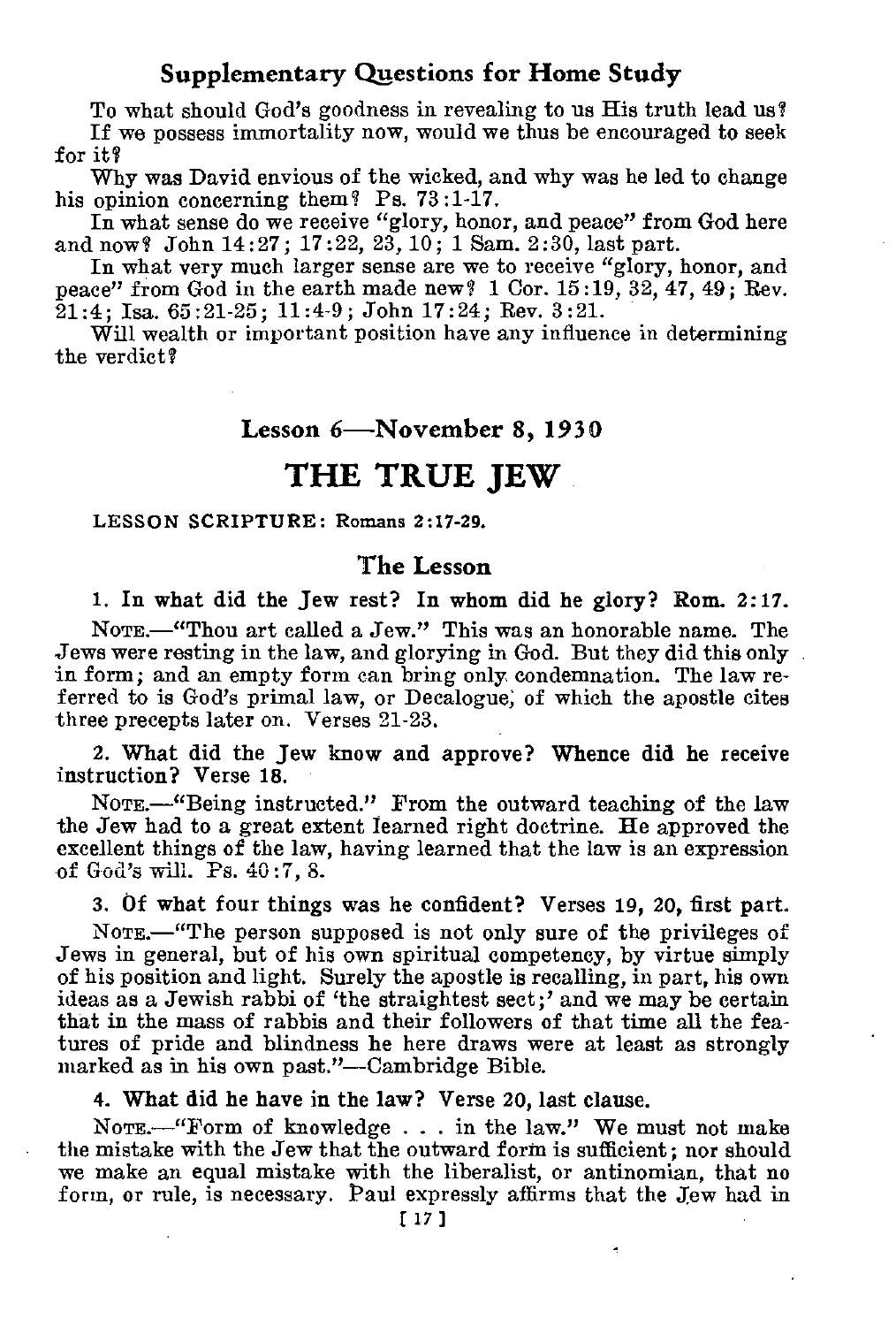the law "the form of knowledge and of the truth." The form therefore was correct. What was needed was the spirit, the life of the word in the form. A form though it be a true form, if alone, has no life.

5. 'What personal questions did the apostle Paul then ask? Verses 21, 22.

NoTE.—Do we, professing Christians in these last days, stand entirely exempt from the implication of the apostle's words? "Let us, amidst 'the world' which understands not a little of what we ought to be, and watches us so keenly, and so legitimately—let us take, home this message, sent first to the old inconsistent Israel. Do we, professing godliness, show the mind of Christ in our secular intercourse? Do we, on the whole, give the average 'world' cause to expect that 'a Christian,' as such, is a man to trust in business, in friendship? Is the conviction quietly forced upon them that a Christian's temper, and tongue are not as other men's? That the Christian minister habitually lives high above selfseeking? That the Christian tradesman faithfully remembers his customers' just interests, and is true in all his dealings? That the Christian servant, and the Christian master, are alike exceptionally mindful of each other's rights, and facile about their own? That the Christian's time, and his money, are to a remarkable degree applied to the good of others, for Christ's sake? . . . If they are so, God be thanked. If they are not so—who shall weigh the guilt?"-"The Expositor's Bible." pp. 71, 72.

6. Though the law was honored outwardly, what was the result of its transgression? Verse 23.

7. What effect did such conduct have upon the Gentiles? Verse 24.

NOTE.—A form of godliness without the power leads to all manner of sin, and brings reproach upon God's name and cause. If the life of the professed people of God is what it ought to be, we need not fear for the doctrine of truth. It is extremely sad when God's own people by unconsecrated lives dishonor Him.

8. When may circumcision be said to profit? Verse 25, first part.

NoTE.—Circumcision was given as a sign of righteousness, a mark of separation from the world. (Rom.  $4:11$ .) The Jew who boasted of his conformity to that rite declared that he was righteous. The profession of circumcision would have been a true token if the life was in harmony with God. If not, the circumcision was nothing. The circumcised man was a sinner the same as others.

9. What will result if the circumcised be a transgressor? Verse 25, last part.

10. What, after all, is the important thing? What would uncircumcision in such a case be counted? Verse 26.

11. Mat would be the effect of the obedient life of the uncircumcised upon the disobedient Jew? Verse 27.

NOTE.—The word "judge" is used in the sense of condemn. The obedient though uncircumcised condemned the disobedient though he be circumcised.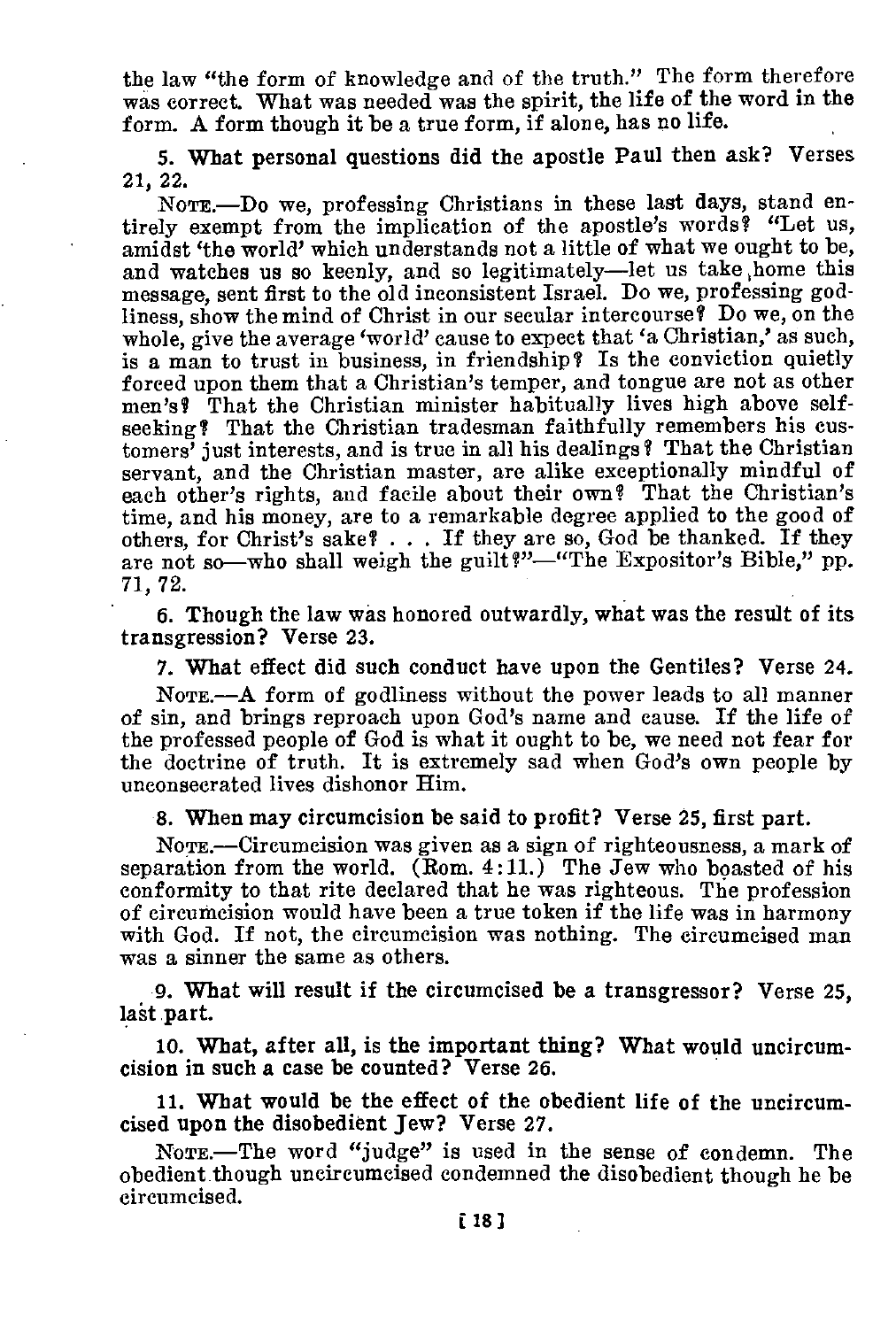12. Who is not a real Jew? Verse 28, first clause.

NOTE.—"Not a Jew." Merely the name Jew could not save anyone. Outward profession alone counted for nothing in God's sight.

13. What is not true circumcision? Verse 28, last part.

14. Who is the true Tew? Verse 29, first part.

NOTE.—The true Jew is the one who is Christ's, a true, converted Christian. The cleansed, loyal heart is alone accepted in God's sight. The true Jew is the man of faith. The true circumcision is that crucifixion with Christ that separates from sin.

**15. What is true circumcision?, To whose praise is it? Verse 29, last part.** 

## **Supplementary Questions for Home Study**

From what is the name Jew derived?

What has God brought to us through the Jews? John 4:22.

What holy standard will help us to approve the things that are excellent I

Show by two scriptures that the law is the great test of character.

## **Lesson 7—November 15, 1930**

## **STANDING OF HUMANITY\_ BEFORE GOD**

LESSON SCRIPTURE: Romans 3:1-19.

#### **The Lesson**

**1. What pertinent questions does the apostle Paul propound? Rom. 3 : 1.** 

**2. What answer does he give? Verse 2.** 

**NOTE.—Among** the heathen the word oracle meant the response of some god to an inquiry of importance, usually given by some priest supposed to be inspired.

The word rendered oracles in the New Testament occurs but four times: Acts 7:38; Heb. 5:12; 1 Peter 4:11; Rom. 3:2. It is evidently used to denote the Scriptures. To possess these was **a** high privilege, and no higher favor could be conferred upon a people than to place in their possession the Sacred Scriptures. What wonder if, in reply to the question as to what was the Jews' advantage, the apostle answered, "Much every way: chiefly, because that unto them were committed the oracles of God." The Scriptures were given to the Jews that they might be a light to enlighten the Gentiles. Surely it is of great advantage to have access to all the wonderful truth and teaching of God throughout the centuries from the time the Seed was promised till our Lord's first advent.

**3. What further important question does Paul ask? Verse 3.** 

**4. What is the reply? Verse 4.** [ **<sup>19</sup>** ]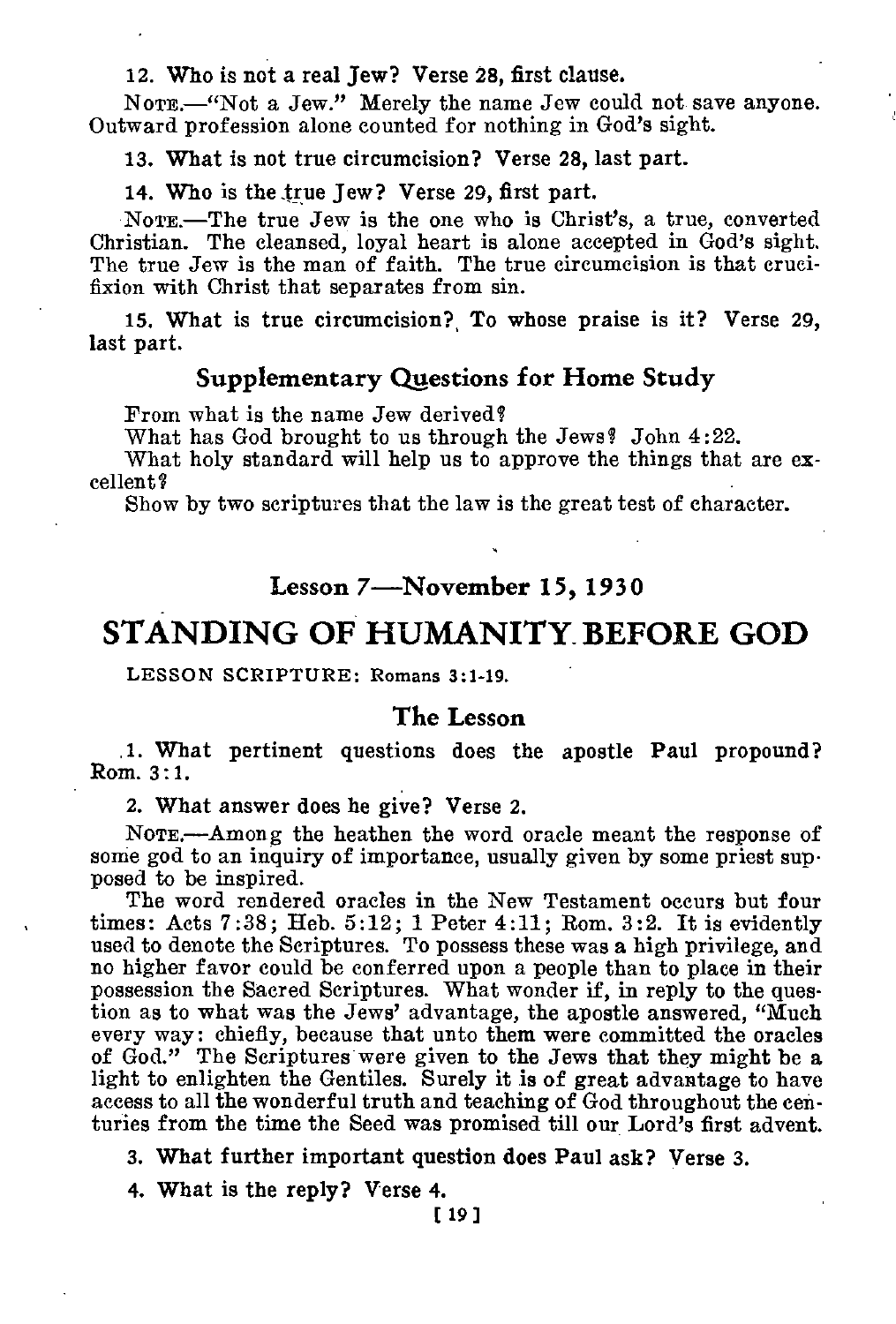NoTE.—"Let God be true." The thought of the text is not that we shall ascribe truth to God at all hazards, whether He speaks truth or not ; but that God speaks truth always and forever, whatever man may say or do. Then shall we discern truth in His words, righteousness in His acts, justice in His judgment.

#### 5. What question does Paul next ask? Verse 5.

NoTE.—All things shall work finally to God's glory. Even the wicked, by doing all God declares they will, by reaping the fruits He declares they will reap, are thus commending the truthfulness and the righteousness of God. When God punishes the wicked, they are only reaping the fruit of that which they have sown.

6. What response does he make to this question? Verse 6.

7. What further questions does Paul continue to ask? Verses 7, 8.

#### 8. What conclusion is drawn? Verses 9, 10.

NoTE.—"All under sin." All are condemned because of sin. Man, by nature and apart from Christ, is its slave. For proof of his statements, the apostle quotes from the Holy Scriptures.

"Guilty." That is the verdict written against each one of us. Jew and Gentile, rich and poor, great and small, strong and weak, all are condemned. "There is none righteous, no, not one." The penalty is death. There is only one door of escape, and that is Jesus Christ. And "now is the accepted time; behold, now is the day of salvation."

9. What quotation from the psalmist is cited as proof? Verses 11, 12. (Compare Ps. 14:2-4.)

NoTE.—"It was taught by the Jews that before God's love is extended to the sinner, he must first repent. In their view, repentance is a work by which men earn the favor of heaven. And it was this thought that led the Pharisees to exclaim in astonishment and anger, 'This man receiveth sinners.' According to their ideas He should permit none to approach Him but those who had repented. But in the parable of the lost sheep, Christ teaches that salvation does not come through our seeking after God, but through God's seeking after us."—"Christ's Object Lessons," p. 189.

By a series of quotations from the Scriptures, which the Jews held to be sacred, the apostle proved the sinfulness, depravity, and helplessness of humanity. These scriptures speak of the world without Christ, not of God's devoted people.

#### 10. What further quotation did he make from the writings of David? Verse 13. (Compare Ps. 5:9.)

NOTE.—Commenting upon the fearful charges made in Romans 3: 10-18, the Cambridge Bible says: "The passages quoted are descriptive of Israelites, some of them of Israelites of the best days of Israel. What at least they establish is that the root of sin was vigorous in Jewish hearts, and that its fruits in Jewish lives were abominable in the sight of God. Meantime we must not narrow the reference too closely. The apostle's doctrine of human sinfulness is that the worst developments of individual sin only indicate the possibilities of the sinful heart in gen-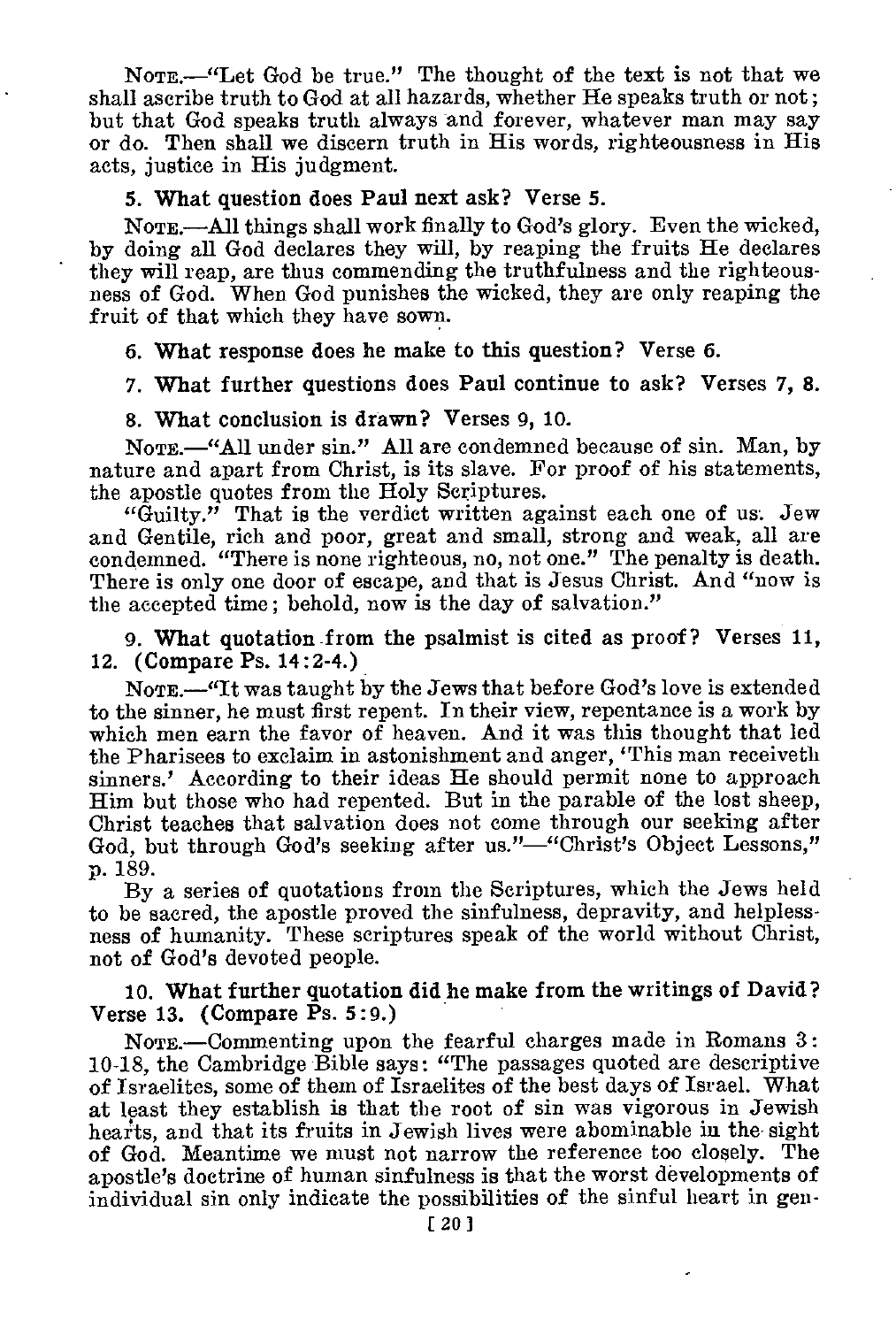eral. Passages like those cited here thus prove, not only what certain men were, but what man is. Jer. 17:9."

11. What third quotation does he make? Verse 14. (Compare ,Ps. 10:7.)

12. By what fourth and last reference does he prove that all are under sin? Verses 15-18. (Compare Ps. 36:1; Isa, 59:7, 8.)

13. What conclusion is drawn from the Scriptures as to the application of the law? Verse 19, first part.

14. Because of transgression, how does all the world stand before God? Verse 19, last part.

NOTE.—The law is "God's ideal held up before our faces, to show us from what we have fallen. The looking-glass is intended, not to wash the face, but to show how much it needs washing. You may commend your soap, and no one will use it; but if you reveal the discoloring filth, people will be only too glad to avail themselves of the cleansing power which otherwise they would neglect and despise."—F. B. Meyer.

## **Supplementary Questions for Home Study**

If all the universe should prove false, would that affect the truth of God?

How many are shown by Paul to be under sin?

If all are "guilty before God," how extensive must be the jurisdiction of the law!

## **Lesson 8'—November 22, 1930**

## **ESTABLISHING THE LAW**

LESSON SCRIPTURE: Romans 3:19-31.

#### **The Lesson**

1. To how many does God's law speak? What, then, is the condition of all the world? Rom. 3:19.

NoTE.—"To them who are under the law." Literally, to them "within" the law, that is, subject to its jurisdiction. As all the world have transgressed the law, they have no defense before God, and stand guilty in His sight. A law that condemns all therefore must be universal and uniform in its claims.

2. By what, then, is there no justification? What comes through the law? Verse 20.

NOTE. It is quite evident to the thoughtful student that no law can justify its transgressor; it can only condemn him. No transgressed human law ever can justify the criminal. It can only pronounce him guilty. It is by the light which shines from the law that the exceeding sinfulness of sin is made known. da se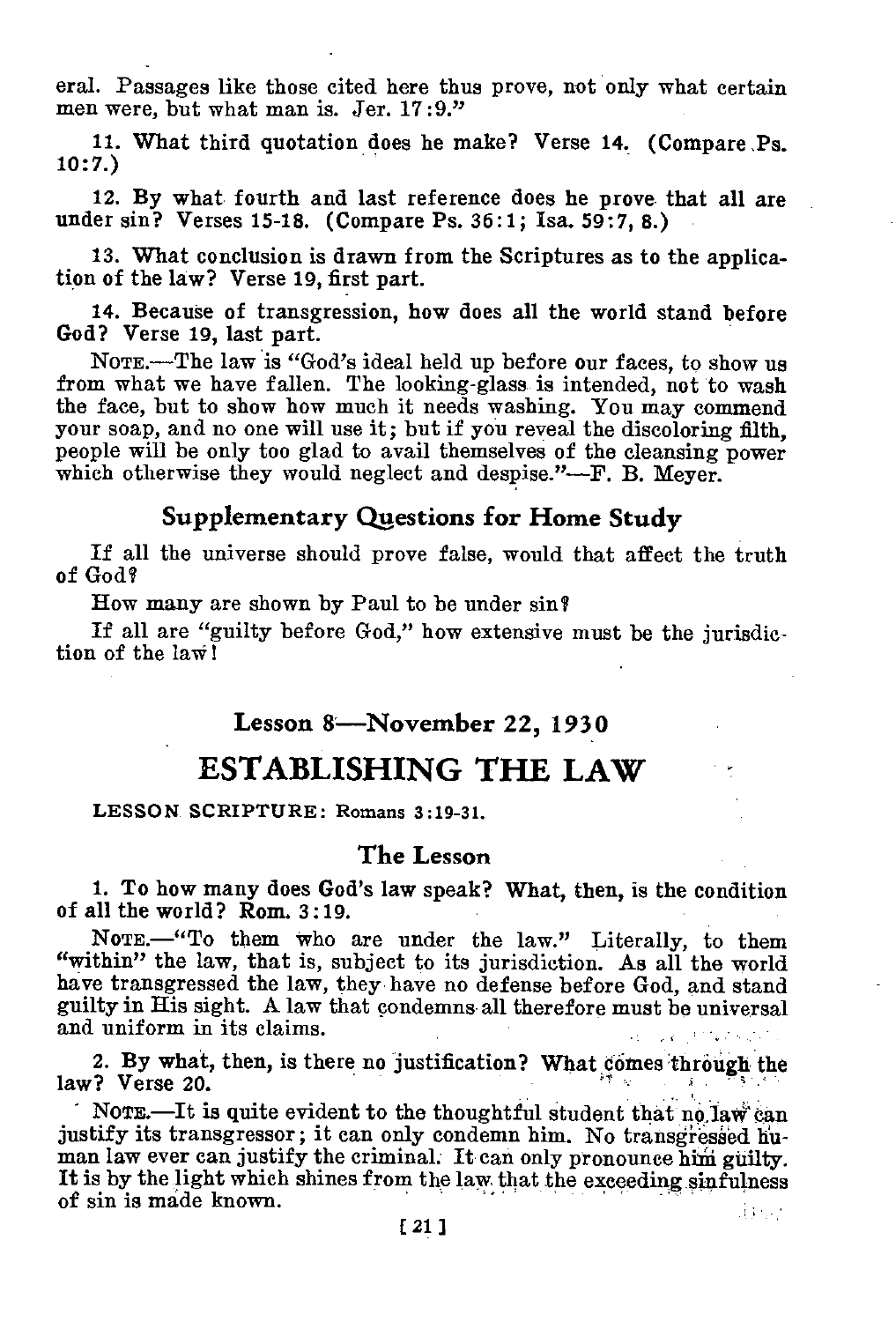"The deeds of the law." The rabbis felt they could enter heaven through their own righteousness; but Jesus declared their righteousness to be insufficient and unworthy. Outward ceremonies and a theoretical knowledge of the truth constituted Pharisaical righteousness. Through their own efforts in keeping the law, the rabbis claimed to be holy, but their works had separated righteousness from their religion. They could never enter the kingdom of heaven by their so-called righteousness.

3. 'What hope is there, then, for the sinner? By what is this righteousness witnessed? Verse 21.

NOTE.—Man is sin-sick and helpless. The righteousness that will justify must come from without the sinner, apart from his own imperfections. This is the righteousness that comes to us through the gospel (chapter 1:16). But this righteousness must be in harmony with God to be acceptable to Him. It is the gift of God, through faith, apart from works, and is the same righteousness that is in the law. Because of his weakness and sinfulness, man cannot of himself attain unto this righteousness. But thanks be to God, He meets our need, and gives unto us His own eternal righteousness.

4. Whose righteousness is thus manifested? For whom? Is any distinction made? Verse 22.

5. How many have sinned, and stand in need of justification? Verse 23.

 $\therefore$  6. By what are men justified? Through whom? Verse 24.

NOTE.—There are two sides to justification by faith, man's side and God's side. The publican believed in God, and humbly repented and confessed his sins, believing that God heard and forgave. The Lord did the rest. Jesus entered his heart and drove out all sin, filling it with His own holy presence.

Was the law done away? No, indeed. It was the man's sins that were done away. The law had nothing against him now, and he was free to walk at liberty, because he had been brought into harmony with the law. God's law, therefore, is unchangeable; it is man who must be changed.

7. For what purpose has Christ been set forth? For what is His righteousness declared? Verse 25.

NoTE.—"Set forth." Jesus is the Lamb slain from the foundation of the world. (Rev. 13 :8.) His suffering and death were but steps in the great plan of redemption. He was ordained to be a propitiation—a mercy seat—where justice and mercy meet,—and the sin-burdened soul finds forgiveness through Him. But the mercy freely given of God comes only through faith in Jesus' blood as the great sin cleanser. When faith grasps Jesus as the Saviour, His righteousness becomes our righteousness, and all past sins are forgiven. Jesus was "set forth," to do this for all who believe.

**8. By faith what does Jesus become to the believer? Verse 26.** 

**9. Where, then, is the boasting, or glorying, of man? Verse 27, first part.**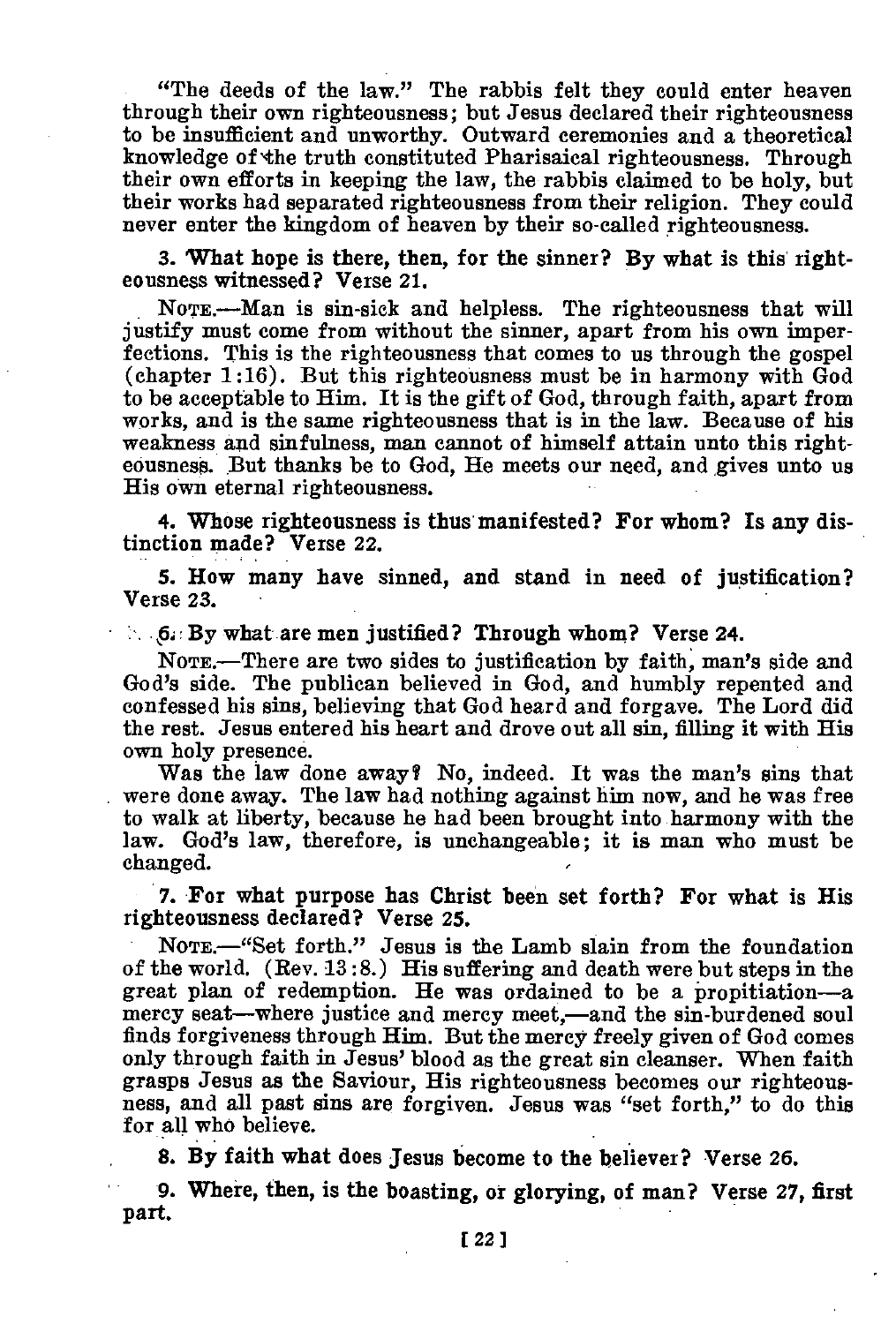#### 10. By what law is glorying excluded? Verse 27, last part.

NoTE.—"Who can analyze or describe the joy and rest of the soul from which at last is 'shut out' the foul inflation of a religious 'boast's We have praised ourselves, we have valued ourselves, on one thing or another supposed to make us worthy of the Eternal. We may perhaps have had some specious pretexts for doing so; or we may have 'boasted' (such boastings are not unknown) of nothing better than being a little less ungodly, or a little more manly, than some one else. But this is over now forever, in principle; and we lay its practice under our Redeemer's feet to be destroyed. And great is the rest and gladness of sitting down at His feet, while the door is shut and the key is turned upon our selfapplause."—"The Expositor's Bible," pp. 97, 98.

#### 11. What, then, may we conclude? Verse 28.

NOTE.—"There are two errors against which the children of God particularly those who have just come to trust in His grace—especially need to guard. The first, already dwelt upon, is that of looking to their own works, trusting to anything they can do, to bring themselves into harmony with God. He who is trying to become holy by his own works in keeping the law, is attempting an impossibility. All that man can do without Christ is polluted' with selfishness and sin. It is the grace of Christ alone, through faith, that can make us holy.

"The opposite and no less dangerous error is, that belief in. Christ releases men from keeping the law of God; that since by faith alone we become partakers of the grace of Christ, our works have nothing to do with our redemption."—"Steps to Christ," pp. 64, 65.

#### 12. To how many, then, does God bring salvation? Verse 29.

#### 13. How are all justified? Verse 30.

NOTE.—"Becaiise the law of the Lord is perfect, and therefore changeless, it is impossible for sinful men, in themselves, to meet the standard of its requirement. This was why Jesus came as our Redeemer. It was His mission, by making men partakers of the divine nature, to bring them into harmony with the principles of the law of heaven. When we forsake our sins, and receive Christ as our Saviour, the law is exalted. The apostle Paul asks, 'Do we then make void the law through faith? God forbid; yea, we establish the law.'"—"The Mount of Blessing." p. 79.

#### 14. How, then, does faith affect the law? Verse 31.

NOTE.—"Establish the law." Where is the law established? Not in God's government or plan; for His law is eternally established, whether

## **THIRTEENTH SABBATH OFFERING December 27, 1930 INDIAN WORK, SOUTH AMERICA**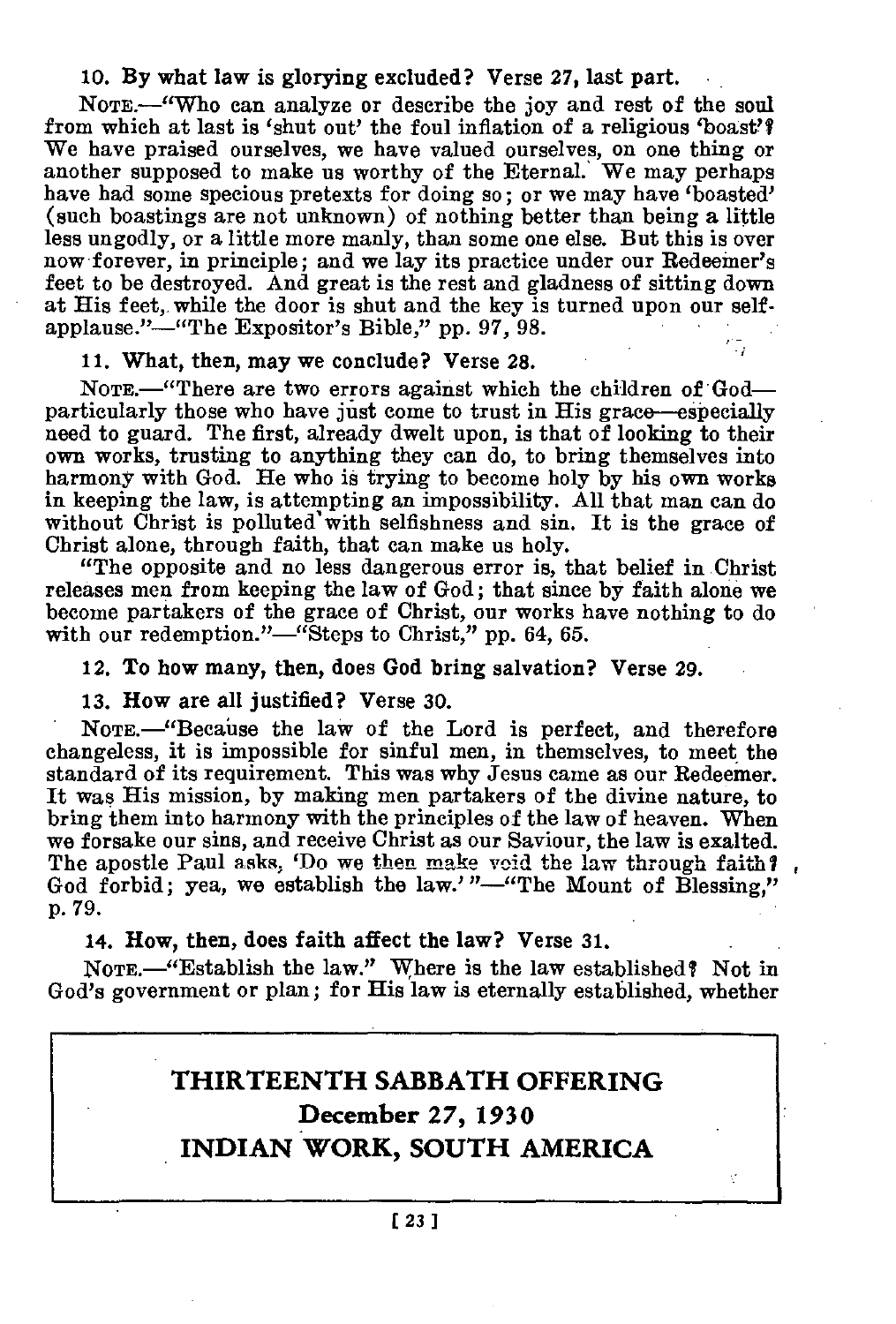men believe or disbelieve (see verse 3; Ps. 119:89; 111:7, 8). But the law is established in the heart of the believer, and if he goes on from "faith to faith" it is then written in the heart in all its fullness forever.

## **Supplementary Questions for Home Study**

Who are under the jurisdiction of the law? Rom. 3:19.

Can we continue in Christ and at the same time remain under the dominion of sin, and therefore under the condemnation of the law? Rom. 6:11, 14.

Does freedom from the condemnation of the law give us license to transgress any one of God's commandments? Rom. 6:15.

What does the law do for the forgiven sinner?

Through what is the righteousness of God made effective to man? By what is the righteousness of God by faith witnessed?

## **Lesson 9—November 29, 1930**

## **JUSTIFIED BY FAITH**

#### **LESSON SCRIPTURE: Romans 4:1-12.**

#### **The Lesson**

1. What important question is asked concerning Abraham? Rom. **4:1.** 

2. If Abraham's works had justified him in God's sight, what could he have done? Verse 2.

NOTE.—"Hath whereof to glory." If one is saved by his own efforts, he surely can glory in himself. But the apostle adds, "but not before God," for the apostle had before proved that all, both Jews and Gentiles, are under sin. There can be no self-glorification in God's presence.

3. But how was he justified? Verse 3.

NOTE.<sup>4</sup>There is no occasion for one to glory over another, or to grudge against another. No one is privileged above another, nor can anyone claim the reward as a right."—"Christ's Object Lessons," pp. 401, 402.

"'By faith Abraham, when he was called to go out into'a place which he should after receive for an inheritance, obeyed ; and he went out, not knowing whither he went.' Abraham's unquestioning obedience is one of the most striking evidences of faith to be found in all the Bible. To him, faith was 'the substance of things hoped for, the evidence of things not seen.' Relying upon the divine promise, without the least outward assurance of its fulfillment, he abandoned home and kindred and native land, and went forth, **he** knew not whither, to follow where God should lead. 'By faith he became a sojourner in the land of promise as in a land not his own, dwelling in tents, with Isaac and Jacob, the heirs with him of the-same promise.'"-"Patriarchs and Prophets," p. 126.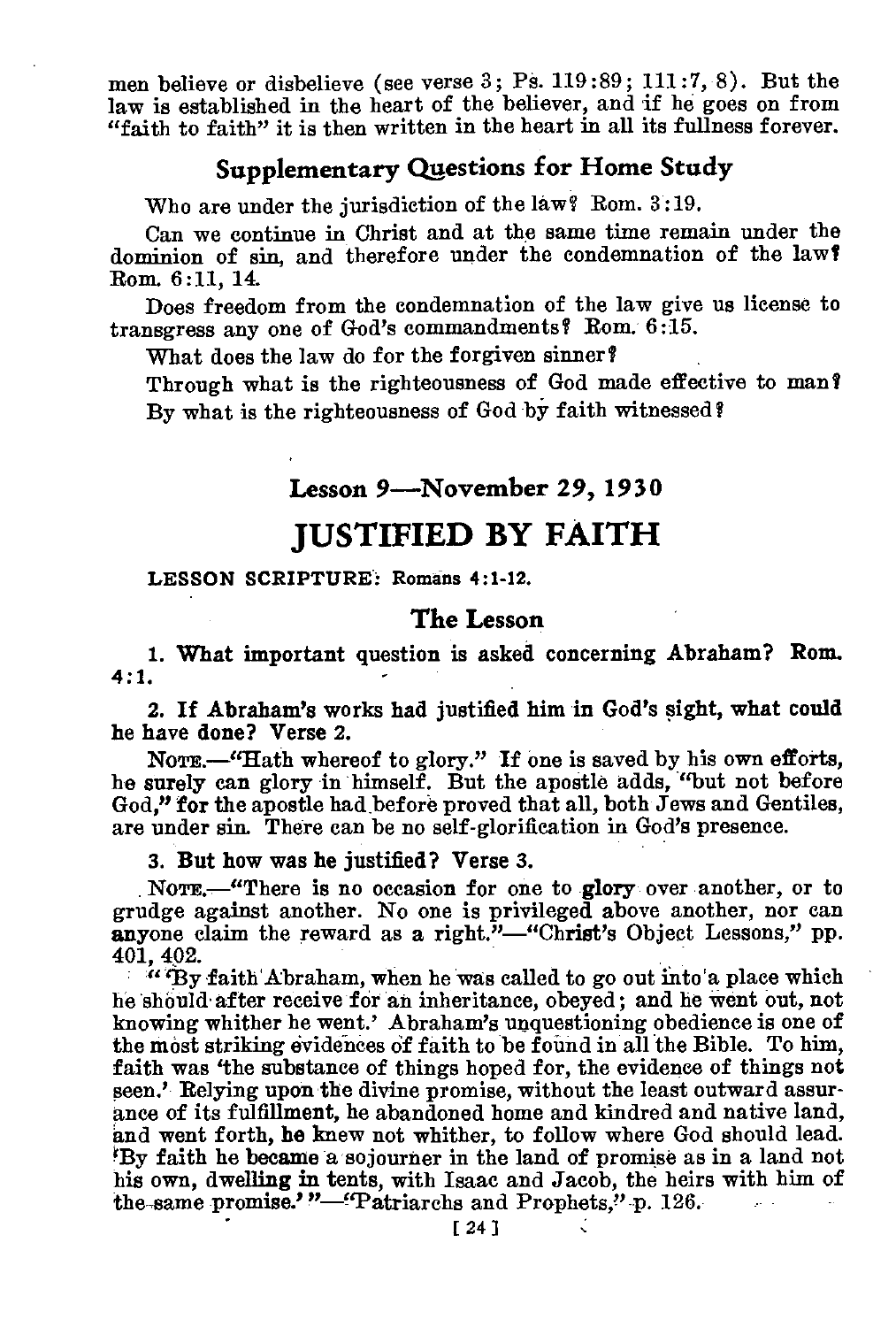4. What had the Lord said to Abraham? Gen. 15:3-5. What did Abraham do? What did the Lord do? Verse 6.

NOTE.—Though Abraham could not understand how the promise God made could be fulfilled, yet he believed the word of God. And God counted the faith he had as righteousness. Abraham was therefore made righteous by faith only, and not through works. In like manner are all the children of Abraham justified from sin.

"A check, though signed by the richest man, will not do any good unless one has faith to present it. The doctor cannot cure a man who will not trust him enough to take his medicines and obey his directions. A guide cannot lead us through the forest unless we believe him enough to follow him."—Peloubet.

5. How is the reward reckoned to him that worketh? Rom. 4:4.

NOTE.—"It is not the length of time we labor, but our willingness and fidelity in the work, that makes it acceptable to God. In all our service a full surrender of self is demanded. The smallest duty done in sincerity and self-forgetfulness, is more pleasing to God than the greatest work when marred with self-seeking. He looks to see how much of the spirit of Christ we cherish, and how much of the likeness of Christ our work reveals. He regards more the love and faithfulness with which we work than the amount we do."—"Christ's Object Lessons," p. 402.

6. For what is faith counted to the one who believes? Whom does the Lord justify? Verse 5.

NOTE.—"Faith is counted for righteousness," so doubt must be sin. "Satan stands at the head of the great army of doubters, and he works to the utmost of his power to beguile souls into his ranks. It is becoming fashionable to doubt.  $\dots$ . There are many who seem to feel that it is a virtue to stand on the side of unbelief, skepticism, and infidelity." "It is a terrible thing to lose faith in God or in His word." "Unbelief strengthens as it is encouraged." "There is danger in even once giving expression to doubt."—"The Great Controversy."

7. Whom does David describe as being especially blessed? Verse 6.

NoTE.—In studying the experience of one whose faith is counted as righteousness, we may be led to ask, How does faith grow or develop? The answer is, Faith grows as it is exercised in appropriating the word of God. Like the man with the withered hand, we need to stretch out our weak hand of faith in response to God's words. Without activity our faith will die. Enough promises are in the Bible to keep our faith on the stretch day and night. All the promises are to the believer in the Lord Jesus. Among those promises there is one for this very day, and for this particular place, where he is now encamped.

8. Who are truly blessed? What does the Lord not impute to the man whose sins are forgiven? Verses 7, 8.

NOTE.—This statement is made in Psalm 32:1, 2. How blessed is the assurance that God will not impute iniquity to those who live by faith in the righteousness of Christ! It is thus possible to live day by day without guilt before God. If, after our sins are forgiven, we live constantly with a full purpose of purity and righteousness, God accepts us,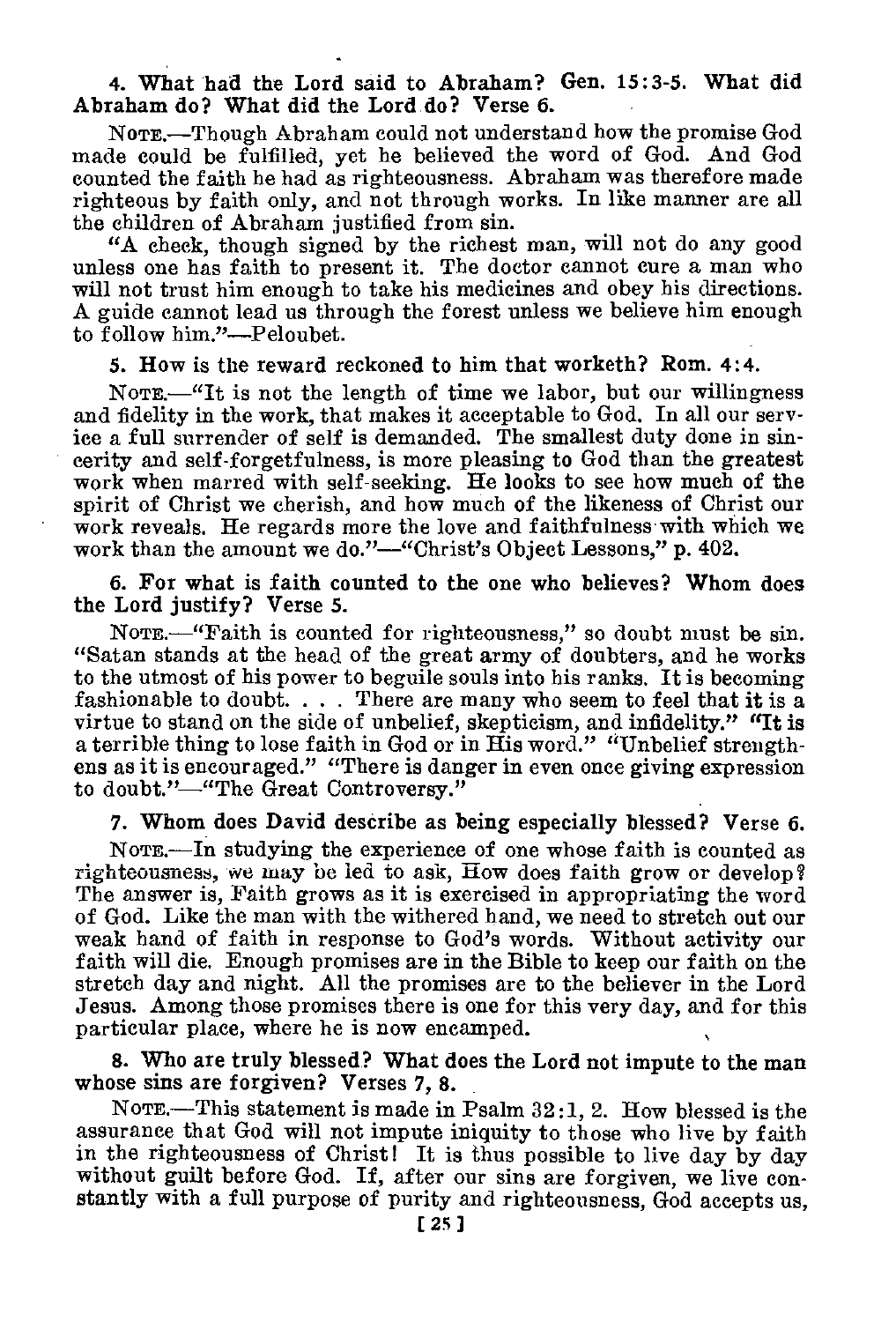in spite of our mistakes in judgment. This standard of right living is what is required of the remnant people of God.

9. By what question does the apostle press home upon the Jew that the blessedness of sin forgiven and acceptance with God is free both to Jew and Gentile? Verse 9, first part.

10. What did the apostle again affirm was counted to Abraham for righteousness? Verse 9, last part.

11. How, and when, was this righteousness reckoned to Abraham? Verse 10.

12. Of what was circumcision as given to Abraham a sign? Verse 11, first part.

13. What was God's purpose in giving and recording this gift of righteousness? Verse 11, last part.

NomE.—Abraham believed God,—believed His promise, His power, His love. His faith was reckoned unto him as the righteousness of God. Even so it is reckoned unto us if we believe. Abraham is set forth as an example as the father of all them that believe. By the same faith in Christ we become His children.

14. Of whom is Abraham the father? Verse 12; Gal. 3:29.

## **Supplementary Questions for Home Study**

What were Abraham's first plans with reference to the fulfillment of God's promise that he should have an heir? Gen. 15:2-4; 16:1, 2.

Under what great test was his faith made perfect? Gen. 22:1-18.

How only can a man whose sins have been forgiven develop a righteous character ? Heb. 11:6.

## **Lesson 10—December 6, 1930**

## **AN EXAMPLE AND A FATHER**

LESSON SCRIPTURE: Romans **4:13-25.** 

#### **The Lesson**

1. How much did the promise to Abraham include? Through what did the promise not come? Through what did Abraham receive this glorious promise? Rom. 4:13.

NomE.—"Heir of the world." This is the ultimate of God's promise in both type and declaration. The earth was given to man in the beginning. Gen. 1:26; Ps. 115:16. Adam lost it through sin, but our Lord bought it back by sacrifice. Luke 19 :10. The holy seed are to inherit it, of whom the preeminent One is Christ Jesus our Lord. The usurper possesses it for a time, for man by transgression lost to the enemy the dominion given him in Eden. Gen. 3:6, 7 ; Luke 4:5, 6. But the Seed will at last crush the serpent's head and cleanse the kingdom. Gen. 3 :15;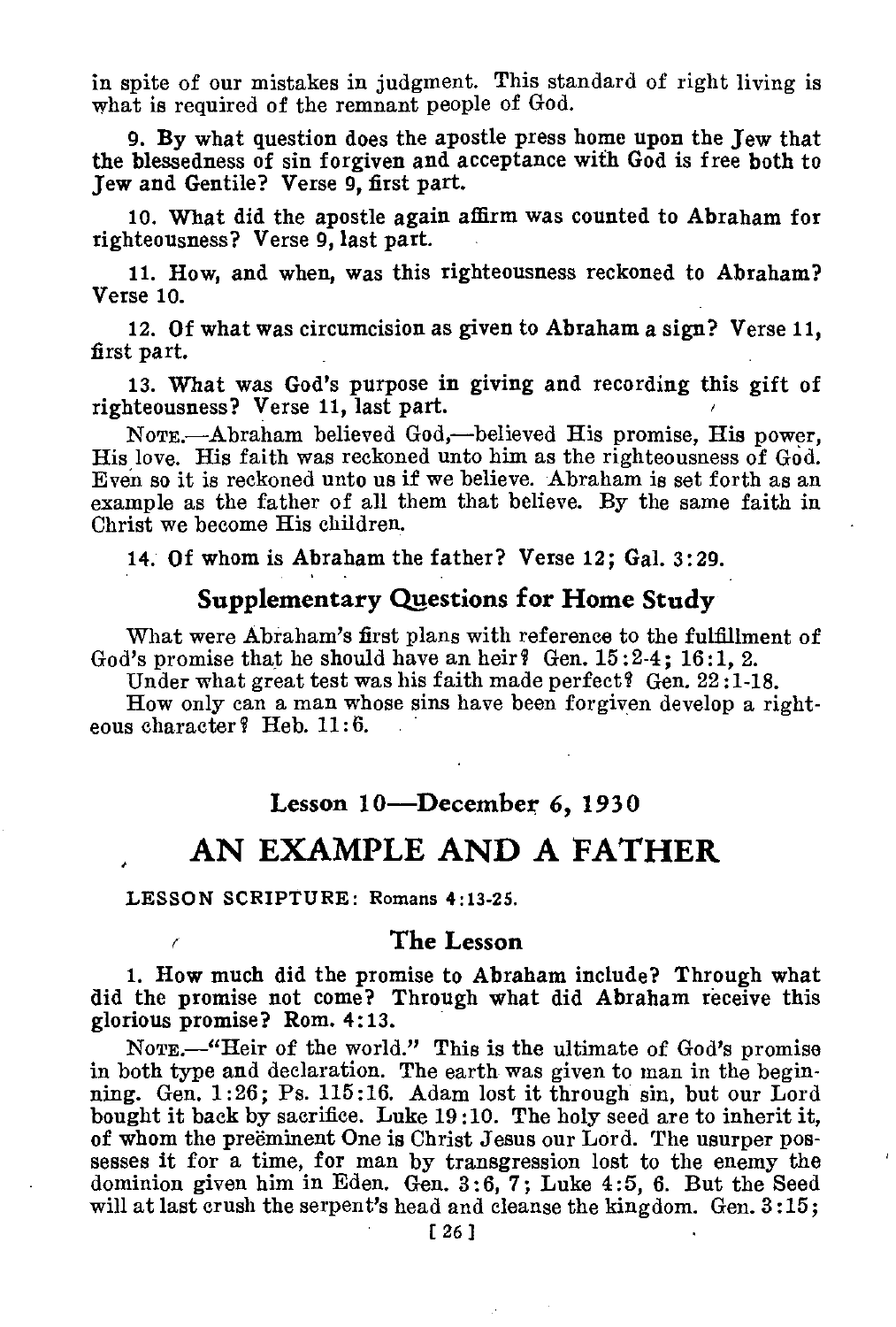Rom. 16:20. This was promised to Abraham repeatedly. After his great test he was told that his seed should possess the gate—the place of judgment and power—of his enemies. Gen. 22:16-18. And all this will be wrought out through Christ when He comes again. At the close of the one thousand years of Revelation 20, the saints will possess the earth made new, and God's will will be done in earth as in heaven.

2. If those who sought righteousness by the works of the law were heirs, what would be made void? How would it affect the promise? Verse 14.

NOTE.—"Of the law" and "through the law" mean through the works of the law. There would be no need of God's promise if man could work out his own salvation. But man can neither work righteousness nor earn his inheritance, for he is a sinner "without strength."

3. What does the law work? Verse 15, first part.

NOTE.-"Worketh wrath." God did not give the law for this purpose; it was "ordained to life." Gravitation is a beneficent force. It holds things stable and in equilibrium on the earth. But if man should hurl himself from a high cliff, the force of gravitation would prove his destruction. Electricity in proper channels may be and is one of the most useful agents in the world to-day; but, misdirected, it proves destructive. The heart in harmony with God's law finds it a lamp to the feet and a light to the path; but the heart set against that law finds it working wrath—condemnation and death.

4. What shows that the claims of the law are universal? Verse 15, last part. (Compare 1 John 3:4.)

NOTE.—"No law . . . no transgression." Transgression has existed in this world since Adam sinned. There must, therefore, have been law. As sin has ever been against our heavenly Father, the law transgressed must be God's law. And as the sin has been universal, so far as man is concerned, the law must be a universal law.

5. Of what, then, is the promise? Why? What is made sure to the. seed? Whom does the seed include? Verse 16.

NoTE.—If man's justification depended on his works, he would never know when he had done enough to satisfy the demands of the law; but when his faith accepts the perfect righteousness of Christ, he knows that is sufficient. There is no uncertainty as to his standing before God. "Therefore it is of faith, that it might be by grace ; to the end the promise might be sure." In this world of uncertainty, there is consolation in the word "sure."

"Faith is needed in the smaller no less than in the greater affairs of life. In all our daily interests and occupations the sustaining strength of God becomes real to us through an abiding trust."—"Education,"  $\bar{p}$ , 255.

6. Of whom did the Lord say Abraham would be a father? Verse 16, last part; verse 17, first part. (Compare Gen. 17:5.)

7. What is Abraham's God able to do? Verse 17, last part.

NOTE.—"Who quickeneth the dead." "Who giveth life to the dead" (A. R. V.). All that is in God's purpose is to Him a reality. All those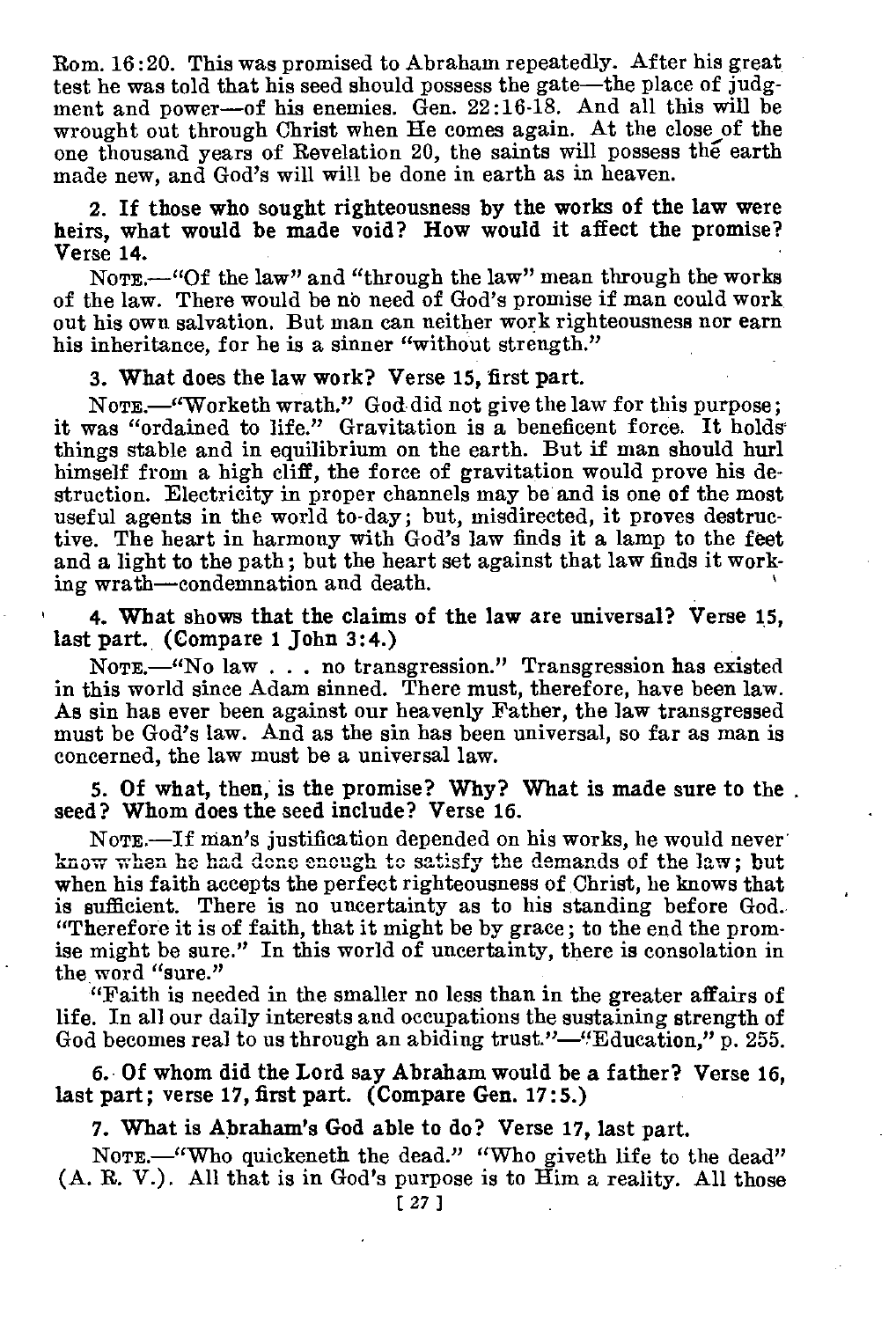who sleep in Him are counted as living, because in His purpose they live. He calleth things that are not as though they were, because in His purpose they are, and when He speaks they exist.

8. How strong was Abraham's faith? Upon what did his faith take hold? Verse 18.

9. Mat obstacles did he ignore? Verse 19.

10. At what did he not stagger? In what was he strong? To whom did he give glory? Verse 20.

11. Of what did his faith assure him respecting God's promise? Verse 21.

NOTE.—The apostle, in setting forth the strong faith of Abraham, passes over the trials of Abraham's faith as recorded in the book of Genesis.

"God had called Abraham to be the father of the faithful, and his life was to stand as an example of faith to succeeding generations. But his faith had not been perfect. He had shown distrust of God in concealing the fact that Sarah was his wife, and again in his marriage with Hagar. That he might reach the highest standard, God subjected him to another test, the closest which man was ever called to endure. In a vision of the night he was directed to repair to the land of Moriah, and there offer up his son as a burnt offering upon a mountain that should be shown him. At the time of receiving this command, Abraham had reached the age of a hundred and twenty years."—"Patriarchs and Prophets," p. 147.

12. For what was such faith reckoned? Verse 22.

13. For whose sake was this record given? Verses 23, 24, first part.

NOTE.—"The sacrifice required of Abraham was not alone for his own good, nor solely for the benefit of succeeding generations; but it was also for the instruction of the sinless intelligences of heaven and .of other worlds. . . . God desired to prove the loyalty of His servant before all heaven, to demonstrate that nothing less than perfect obedience can be accepted, and to open more fully before them the plan of salvation."—Id., pp. 154, 155.

14. What is necessary on our part that we may be included in the promise? Verse 24, last part.

NoTE.—Consider some practical thoughts gleaned from Abraham's test of faith:

a. Everything must be tested before put to use, such as ships, cannon, engines, bridges. Man, too, is tested to see if he will bear the strain of a load.

b. The Lord tells us why we are tried. It is "to prove thee, to know what was in thine heart, whether thou wouldest keep His commandments, or no." Deut. 8:2.

c. Trials are to prove what we are. A rope is tested by a weight, not to break it, but to see if it will hold a valuable load.

d. Abraham was tested to see if he was worthy to be the father of a great nation.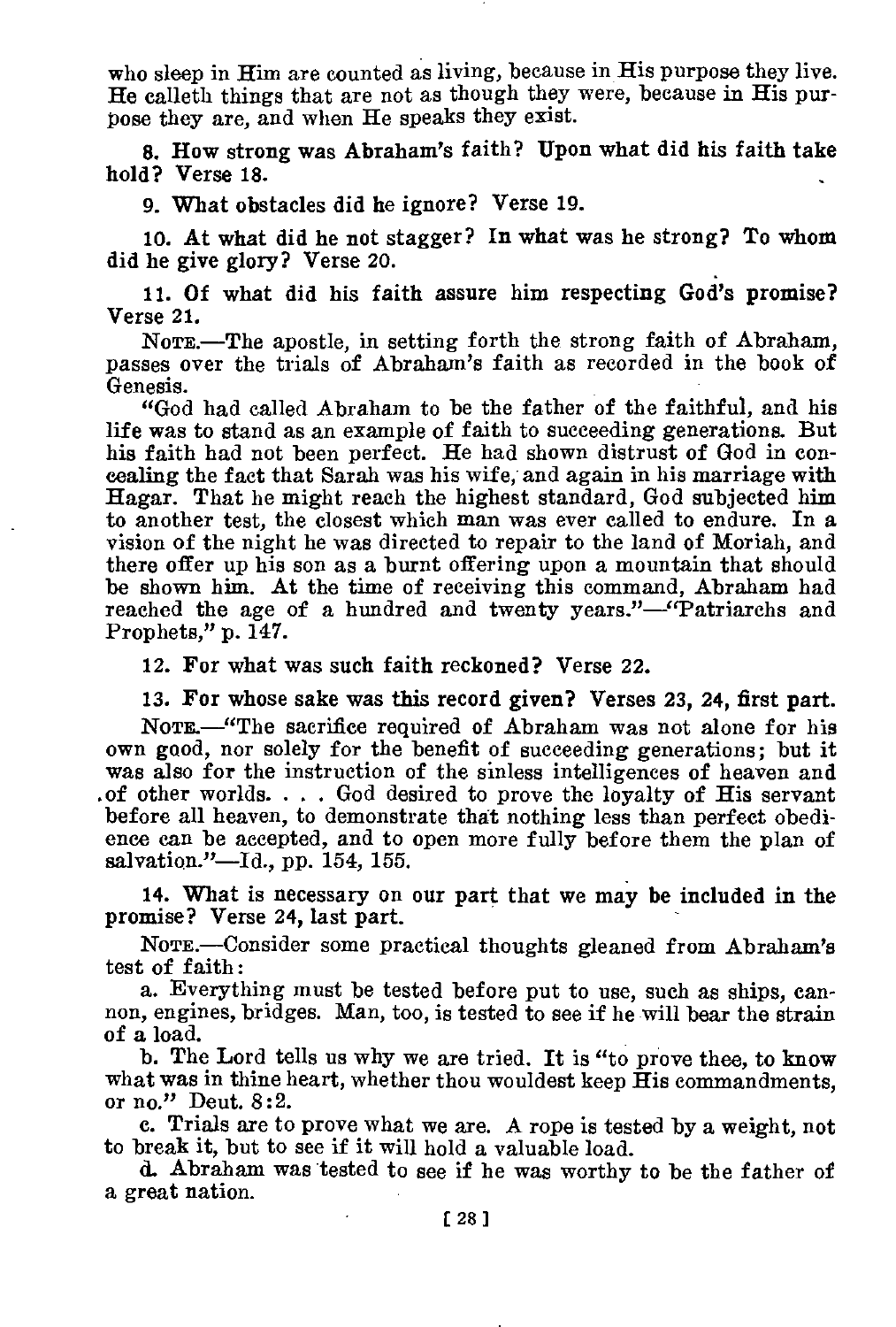e. In like manner we are tested to see if we can be trusted with some sacred trust.

f. Fire makes the gold purer. The oak tree is toughened by storms.

15. For what was our Lord delivered? For what was He raised from the dead? Verse 25.

NOTE.—"Our justification." All the promises and blessings of the past and the present center in our blessed Lord. He died to deliver us from our sins, from our trespasses against Him. He was raised for our justification to righteousness, to life and power. All this was written for our sake, that we might hope in Him.

#### **.Supplementary Questions for Home Study**,

Is the Jew an heir of the promise to Abraham because by race he is a Jew?

Of whom is Abraham the true father? When was the earth given to man? How, did man lose the dominion given him? To whom did man yield the dominion? In whom do all God's promises center?

## **Lesson 11—December 13, 1930**

## **SAVED BY HIS LIFE**

#### LESSON SCRIPTURE: Romans 5:1-11.

#### **The Lesson**

1. By what are we justified? Rom. 5:1, first clause.

NOTE.-"Justified by faith." A very simple, clear, direct definition of true faith is here given: perfect faith is "the surrender of self to God, simple trust in His pledged word. . . . It is not enough to believe about Christ; we must believe in Him. The only faith that will benefit us is that which embraces Him as a personal Saviour ; which appropriates His merits to ourselves. Many hold faith as an opinion. But saving faith is a transaction, by which those who receive Christ join themselves in covenant relation with God. Genuine faith is life. A living faith means an increase of vigor, a confiding trust, by which the soul becomes a conquering power."—"Gospel Workers," pp. 260, 261.

2. Being justified, what do we have? Verse 1, second part.

NOTE.—"We have peace." Faith sees the holiness of God's law, sees sin as evil, denies self, and confesses and renounces sin. Faith yields all to God, and lays hold of the righteousness of God in the place of sin. Then there is peace. Peace is not merely a feeling; it is more, it is a condition. When the soul surrenders to God, there is peace. It is found in Christ; and if Christ is ours, we have peace.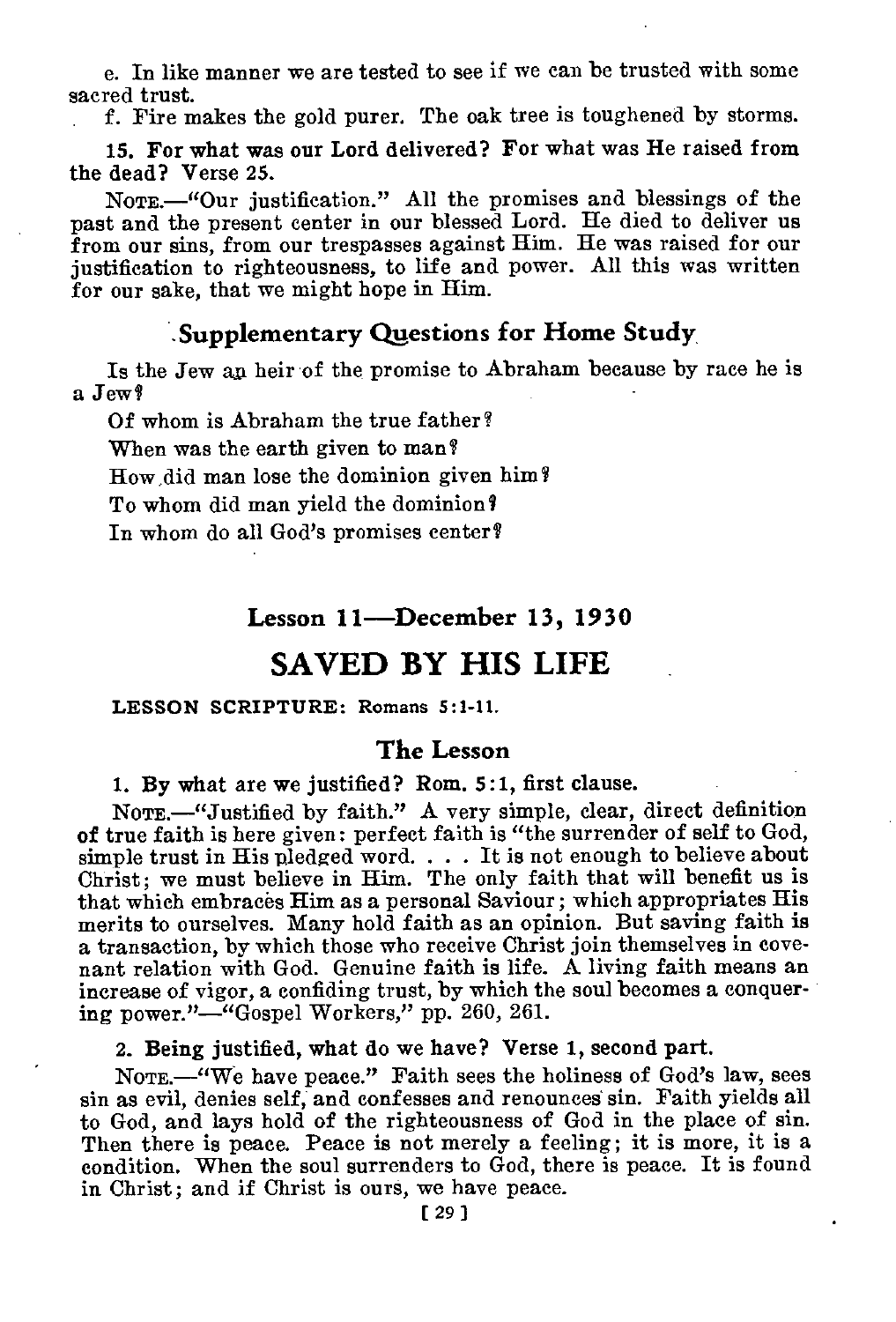3. Through whom does this peace come? Verse 1, last phrase. **(Compare** Eph. 2:14.)

NOTE.—"We are without excuse if we fail to avail ourselves of the ample provisions made for us that we might be wanting in nothing. Shrinking from hardships, complaining under tribulation, makes the servants of God weak and inefficient in bearing responsibilities and burdens."—"Testimonies," Vol. 2, p. 510.

4. To what does faith give access? Rom. 5:2, first part.

NOTE.—"Have access." Through faith we have entrance to the great treasures of God's grace. Faith in Christ admits us into the audience chamber of the Most High, and introduces us, also, into God's marvelous storehouse of riches. Through Christ we may enter and partake freely of all things.

**5. In what do we rejoice? Verse 2, last clause.** 

NOTE.—"All who stand unshrinkingly in the forefront of the battle, must feel the special warfare of Satan against them. As they realize his attacks, they will flee to the Stronghold. They feel their need of special strength from God, and they labor in His strength; therefore the victories they gain do not exalt them, but lead them in faith to lean more securely upon the Mighty One. Deep and fervent gratitude to God is awakened in their hearts, and they are joyful in the tribulation which they experience while pressed by the enemy. These willing servants are gaining an experience and forming a character which will do honor to the cause of God."—Ibid.

**6. In what do we glory? Verse 3, first part.** 

NOTE.—"Tribulation." The English word comes from the old Latin word "tribulum," a threshing instrument, used to pound out the grain. The Greek word means to squeeze, or press. So God permits the pounding, the threshing, the squeezing, to separate the chaff, to press out the choice wine, or oil of rich experience. Only in trial and tribulation can we obtain experience; only in the testing of experience can we obtain hope. Therefore let us rejoice in tribulation.

**7. Why do we rejoice in tribulation? Verse 3, last part.** 

NOTE.—"Patience is the ballast of the soul, that will keep it from rolling and tumbling in the greatest storms; and he' that will venture out without this to make him sail even and steady will certainly make shipwreck and drown himself, first in the cares and sorrows of this world, and then in perdition."—Hopkins.

**8. What does patience, or steadfastness, work? What does experience work? Verse 4.** 

**9. What does hope not do? Why? Verse 5, first part.** 

**10. Through what do we receive God's love in the heart? Verse 5, last part.** 

NOTE.<sup>-"</sup>The love of God." The love of God is what many long for. They desire to serve God, but confess that they do not love Him nor His service. They are trying to do this by human effort, which is doomed to  $1301$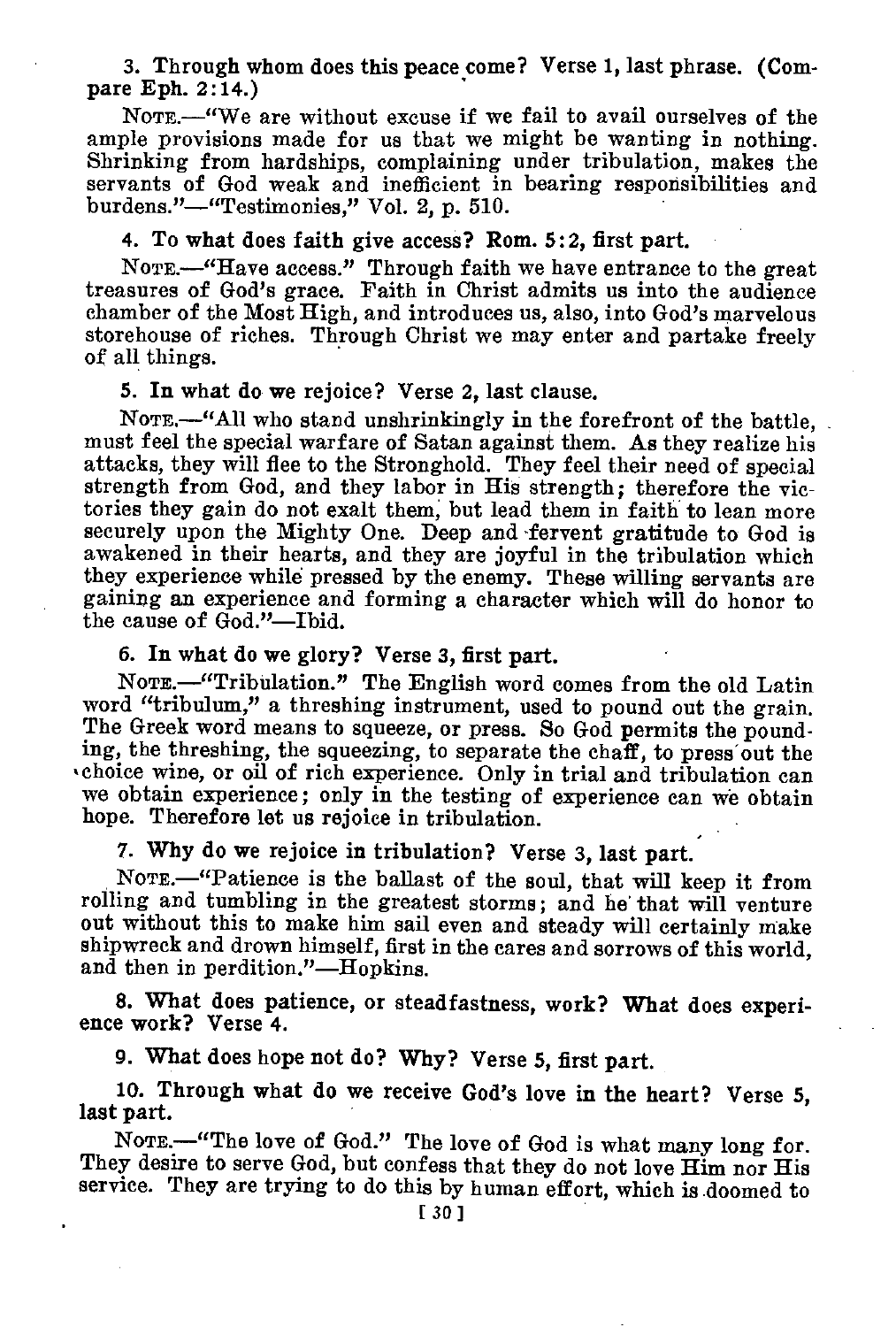failure. The love of God is of heavenly birth, and must be fed on heavenly manna. Do we really desire it? It comes by the indwelling of His Spirit. Do we desire the Spirit? We have the answer in Luke 11:9-13.

#### 11. When and for whom did Christ die? Verse 6.

NOTE.—There are times in the experience of every child of God when the sense of our lost, awful condition almost overwhelms us, and we are tempted to feel that there is no hope for us. But be of good courage. It was for sinners, for the most ungodly, that Jesus died, for those who are lost, who have strayed the farthest from the Father's house. Every returning prodigal will find a welcome and a father's blessing.

12. What expression of love is seldom seen among men? Verse 7.

13. How does God's love commend itself to us? Verse 8.

14. If Christ has justified us by His death, of what have we assurance? Verse 9.

15. When were we reconciled? By what are we reconciled? By what saved? Verse 10.

NoTE.—"Starting from faith, the staircase mounts from peace to hope (verse 2); from hope to love (verse 5); from reconciliation to salvation and life and joy in God (verses  $9-11$ ); so that whatever He does, as well as whatever He is, awakens•in our hearts responsive admiration and glad consent. Stand on these successive terraces in the mountain climb to take your breath and behold the far-spread landscape. Let us not be content with the ladder foot when all these rounds of light invite us. Especially ponder verse 10, where the apostle distinguishes between reconciliation and salvation. What music there is in that wonderful phrase, Saved by His life! By His life for us in heaven and in us by His Spirit."—F. B. Meyer.

16. In what, then, may we find joy? Why? Verse 11.

NoTE.—"Atonement." "Reconciliation" is given in the margin. Surely there is reason to be joyful in God. It was while we were enemies that He died to save us. Much more, when reconciled, we shall be saved by His life. When reconciliation to Him brings all the blessings named and gives access to all the blessings we need, why should not our hearts be filled with thanksgiving to God?

## **Supplementary Questions for Home Study**

Is peace a feeling or a condition?

What is the purpose of tribulation?

For whom did Jesus die? (See 1 Tim. 1:15.)

If Jesus died for our sins, is it necessary that we die for our own sins? By what are we saved?

When the Holy Spirit sheds the love of God abroad in our hearts, what will be our attitude toward sinners? What will be our attitude toward our enemies?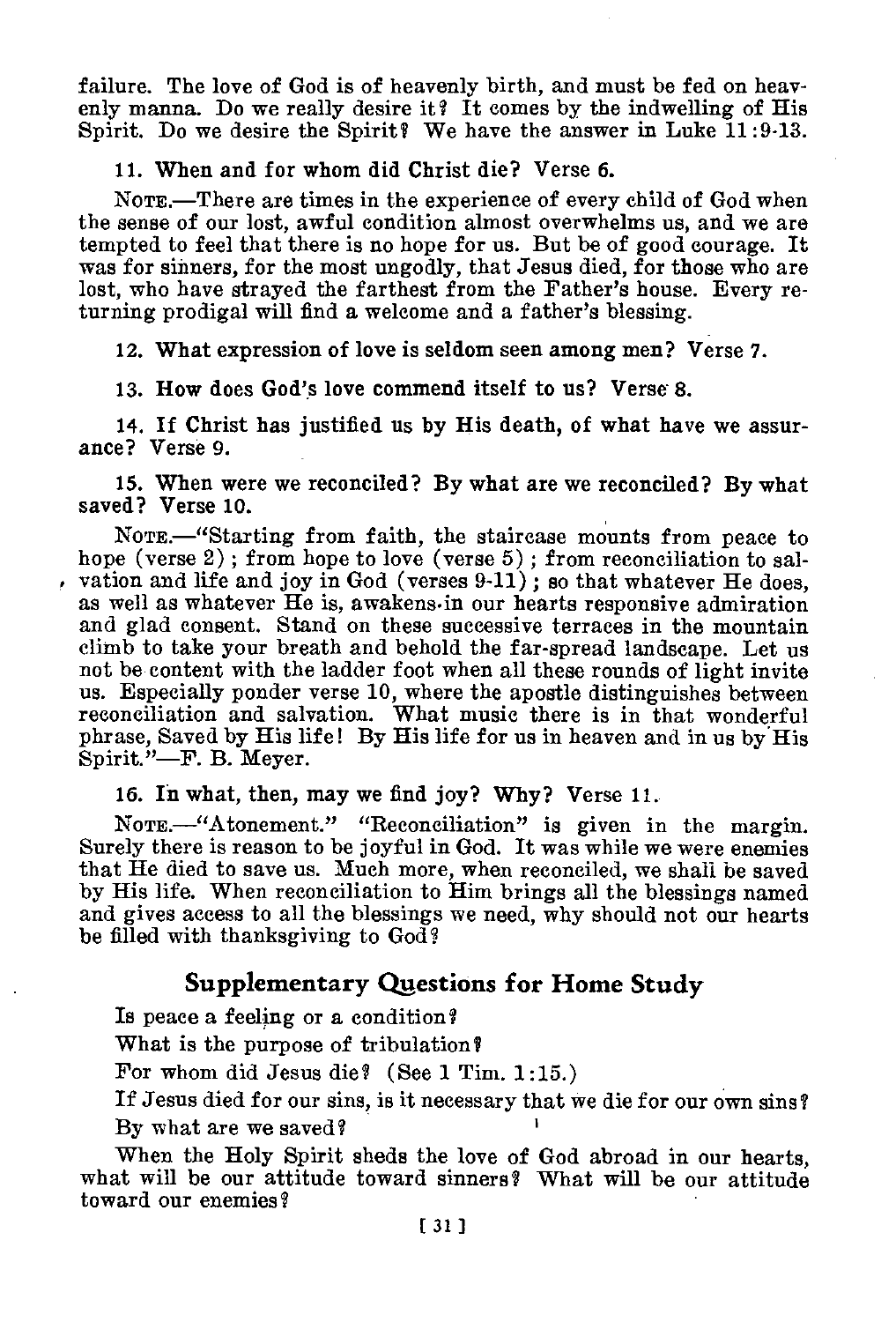## **Lesson 12—December 20, 1930**

## **ABOUNDING GRACE**

LESSON SCRIPTURE: Romans 5:12-21.

## **The Lesson**

1. How did sin enter into the world? What came as a result of sin? Rom. 5:12, first part.

2. Upon how many did the sentence of death pass? Why? Verse 12, last part.

NomE.—"In the midst of Eden grew the tree of life, whose fruit had the power of perpetuating life. Had Adam remained obedient to God, he would have continued to enjoy free access to this tree, and would have lived forever. But when he sinned, he was cut off from partaking of the tree of life, and he became subject to death. The divine sentence, 'Dust thou art, and unto dust shalt thou return,' points to the utter extinction of life.

"Immortality, promised to man on condition of obedience, had been forfeited by transgression. Adam could not transmit to his posterity that which he did not possess; and there could have been no hope for the fallen race, had not God, by the sacrifice of His Son, brought immortality within their reach."—"The Great Controversy," pp. 532, 533.

3. By what does the apostle show the universality of law and sin in this world? Verse 13.

NoTE.—"Until the law." These words do not mean that there was no law before God spoke His law at Sinai, but "until the law" was given in written form at that time. As God imputed sin to Adam in the garden, the law spoken at Sinai must have been known to Adam.

4. What reigned from Adam to Moses? Verse 14, first part.

NOTE.—"Death reigned." That the law existed previous to Sinai is shown by the fact that death reigned from the time Adam sinned. But sin is the transgression of God's law. 1 John 3 :4; Rom. 7:7. Therefore God's law existed unchangeably from the beginning. Every commandment of the Decalogue may be traced either in its observance or transgression previous to Sinai. Apart from law there is no transgression, therefore if no law was given to man before the Decalogue was spoken from Mt. Sinai, there were no sinners previous to that time, for there was no law to transgress. But death reigned, and therefore there was sin, and being sin, a law.

5. Of what was Adam a type? Verse 14, last clause.

NOTE.—"A figure." Adam was the head and father of the fleshly race, which follow him into sin and death. Christ Jesus is the head of the spiritual race of men, which follow Him in righteousness and life.

6. What is not as the offense? Verse 15, first part.

7. What contrast is made between sin and grace? Verse 15, last part.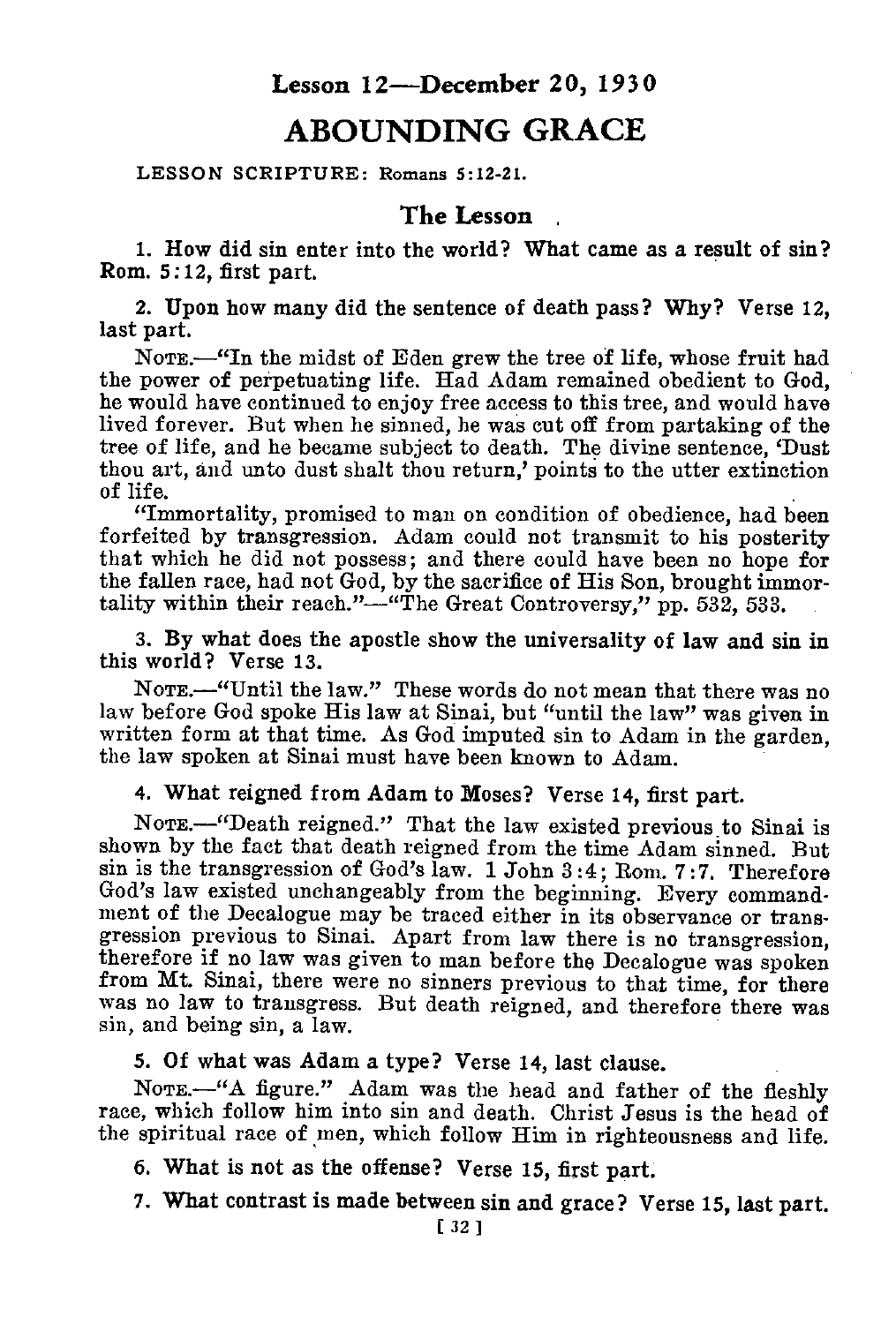NOTE.—The free gift is not to be compared to the trespass. In that one trespass Satan thought to destroy the race forevermore; but the unspeakable gift of Jesus Christ, the grace of God that was manifest in Him, abounded unto the many over the trespass. The one trespass led to many sins; the one free gift brought deliverance and victory over many trespasses. The glory of God's grace is triumphant over all the multiplied powers of sin.

8. What is the gift not according to? Verse 16, first part.

9. What contrast is drawn between condemnation and the free gift? Verse 16, last part.

NomE.—"The Gift exceeds the ruin; for while'the result of Adam's sin was just the lawful reign of death over men as sinners, the result of Christ's work shall be not a mere reversal of this, but the reign of justified men over death in glory."—The Cambridge Bible.

10. How is abounding grace and the gift of righteousness by faith set over against the condemnation? Verse 17.

11. What did the one trespass of Adam do? Verse 18, first part.

12. What did Christ's righteousness bring to all men? Verse 18, last part.

NOTE.-The unreserved giving of Himself by Jesus Christ involved and included in principle all His righteous life. The one giving of all things brought life and justification to all men, and it has ever been the privilege of all men to lay hold of them.

13. What came by the one man's disobedience? Verse 19, first part.

14. What came through the obedience of One? Verse 19, last part.

NOTE.<sup>4</sup>By the obedience of One." By "the obedience of the One" reads the Revised Version. Obedience to what? Obviously the law which it was and is men's duty to obey. Even then the law of God enters into our salvation. In truth, we are saved by obedience to God's law, but not our obedience, but by the righteousness wrought out in the perfect, loving obedience of Jesus Christ.

15. For what purpose did the law enter? Where sin abounded, what does much more abound? Verse 20.

NOTE.—"Much more." We not infrequently hear persons say, "If I but possessed the nature Adam did before he fell, I might win the victory." But if we could be victorious then, we can be now. God was to Adam no more than He is now to Adam's sons and daughters. Above all the abounding **sin,** "grace did abound more exceedingly." A. R. V.

16. Unto what did sin reign? Verse 21, first part.

NOTE.—Sin reigns; grace reigns,—two great antagonists indeed. We know from experience the reigning power of the former; it is for us to know from experience the reigning power of the latter. And note the comforting assurance: "Where sin abounded [that is, in your heart and mine, where the tyrant sin has reigned], grace shall much more abound," or reign. Blessed assurance indeed!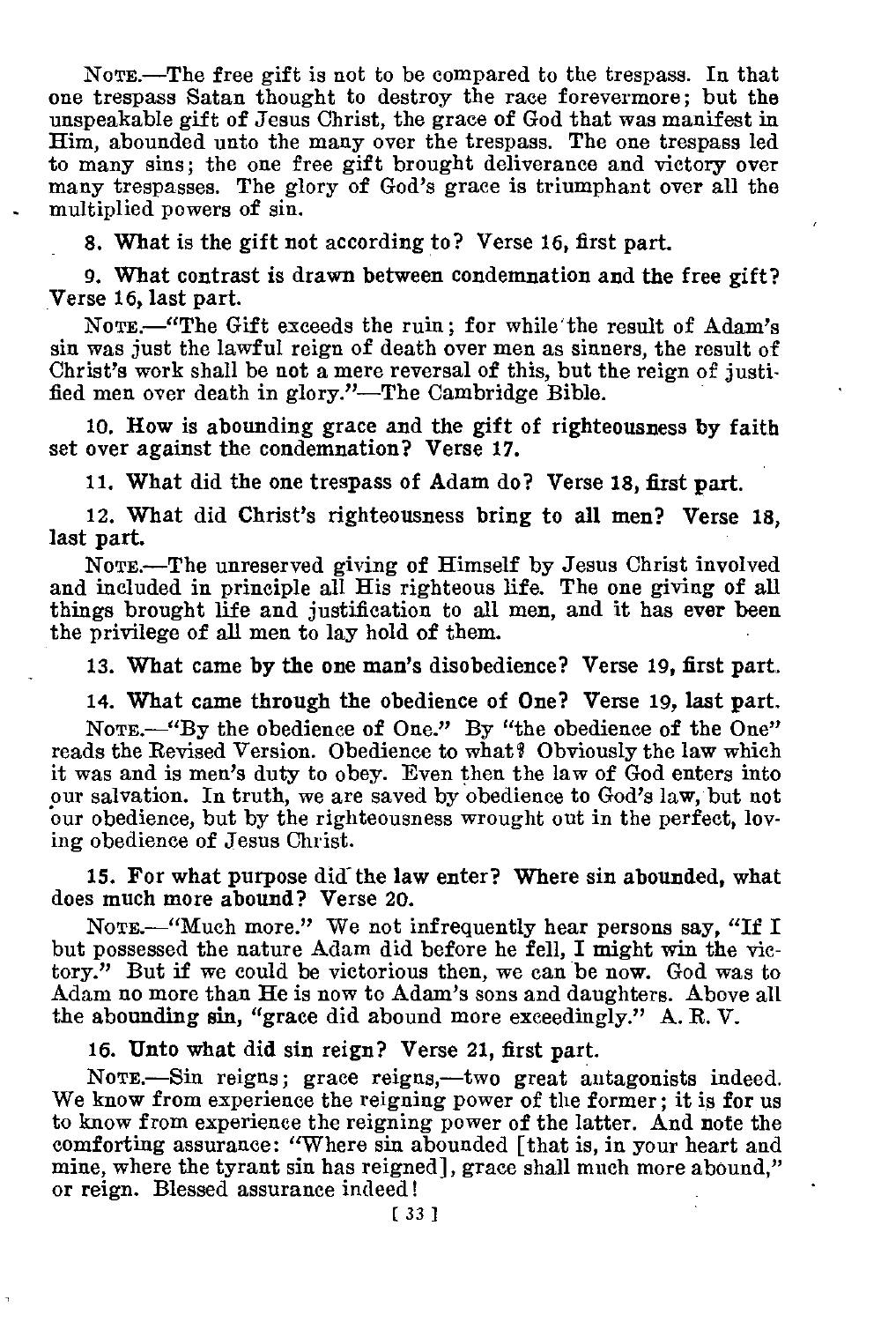#### 17. Through what will grace reign? Unto what? By whom? Verse 21, last part.

NoTE.—In this lesson we find five kings mentioned:

a. Sin: "Sin reigned unto death."

b. Death : "Death reigned from Adam to Moses."

c. Grace: "So might grace reign."

d. Jesus: "Grace reigns through Jesus Christ our Lord."

e. Saints: Those who have received abundance of grace and of the gift of righteousness "shall reign in life by One, Jesus Christ."

## Supplementary Questions for Home Study

If Christ died for all, does it follow that all will be saved? Why not? Is man compelled to accept the free gift of Christ?

#### Lesson 13—December 27, 1930

## **THE REVIEW**

LESSON SCRIPTURE: Romans 1 to 5.

#### Epistle Written

1. Place: Corinth.

2. Time: A. D. 57 or 58. During Paul's third missionary journey.

#### Connection

This epistle has a close logical connection with the epistles to the Galatians and Corinthians. Paul "wrote First Corinthians before leaving Ephesus; Second Corinthians on his way to Corinth; and Galatians at Corinth, where also he wrote Romans. Hence the resemblance in style and substance."—Bible Cyclopedia.

#### Occasion

1. Paul had intended to visit Rome. Rom. 1:10, 13.

2. Being unable to do so, he sent this epistle by Phebe, a deaconess, who was going to Rome. Rom. 16:1, 2.

3. The epistle was written by Tertius, doubtless at Paul's dictation. Rom. 16:22.

## Topical Outline '

1. The theme: the gospel to all men. Rom. 1 :16, 17.

2. Personal references. Rom. 1:1-15.

3. Heathen and Jews alike under condemnation. Rom. 1 :16 to  $2:1-29.$ 

4. Some objections answered. Rom. 3:1-8.

5. The truth vindicated by Scripture. Verses 9-20.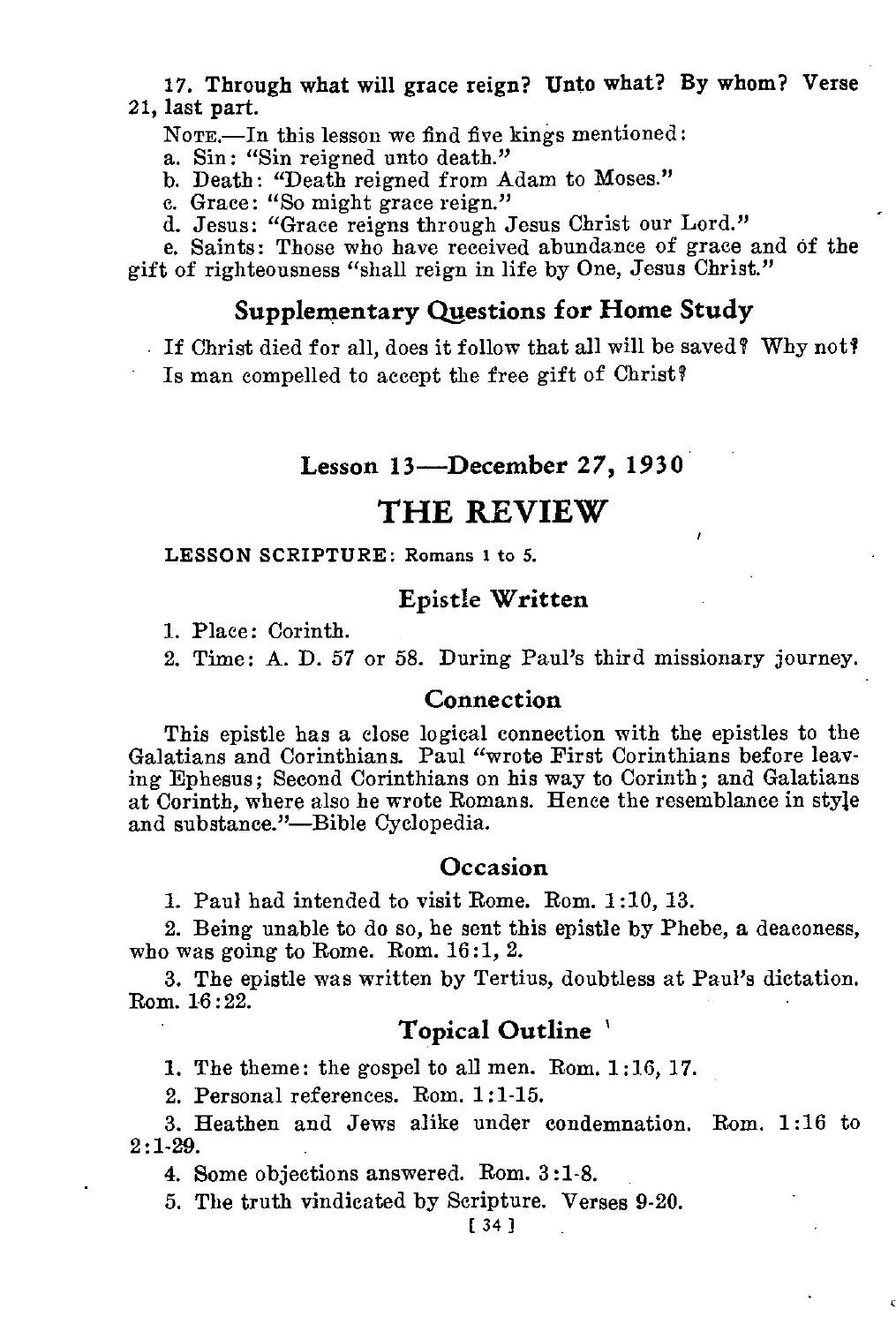6. Revelation of God's righteousness to the believer. Verses 21-26.

7. Boasting excluded. Verses 27-31.

8. Abraham an example. Romans 4.

9. Justification gives peace and joy. Rom. 5:1-11.

10. Adam, the head of fallen humanity; Christ, the head of redeemed humanity. Verses 12-19.

11. Sin came by Adam ; grace came by Christ. Verses 20, 21.

## **Questions**

1. What is an apostle? Has the Lord true apostles now? Who wrote the epistle to the Romans? To whom was it especially addressed? By what event was Christ declared to be the Son of God? Rom. 1:1-4.

2. How extensively was the church at Rome known? Being purchased by Christ, to whom do we become a debtor? What is the gospel? What does it reveal to the believer? Verses 14-17.

3. What is revealed in creation? What has been the result of man's turning from the truth of God? Verses 20-24.

4. Whom do we condemn when we assume to judge another? What warning is given those who commit the things they condemn in others? What is the result of retaining sin in the heart? Rom. 2:1-5.

5. What will the Lord render to every man in the judgment? By what will each be judged? What things will be considered in the judgment? Verses 6-11.

6. What did the Jew know and approve? Who is the true Jew before Cod? What is true circumcision? Verses 17-20, 28, 29.

• 7. What chief advantage had the Jew according to the flesh? What is the condition of all by nature? To how many does the law of God speak? Rom. 3:1, 2, 10, 19.

8. How only can man be justified? For what purpose has Christ been set forth? How does faith affect the law in the heart of the believer? Verses 20-24, 31.

9. What was faith reckoned to Abraham? What is it reckoned to the children of Abraham? What great promise was made to Abraham? Rom. 4:1-3, 8, 9, 13.

10. What does this promise to Abraham mean to us? What relation, or condition, does faith establish between the sinner and God? How numerous did the Lord say the seed of Abraham would be? How did Abraham receive this promise? Of what was he persuaded? Verses 16, 17, 20, 21.

11. By what are we justified? What condition does this bring into the heart? Through whom do we have peace? By what are we reconciled? By what are we saved? In whom only is true joy found? Rom. 5:1, 2, 9-11.

12. How did sin enter the world? When only is sin imputed? Why did the law enter? Where does grace abound? What should reign in the heart of the believer? Verses 12-21.